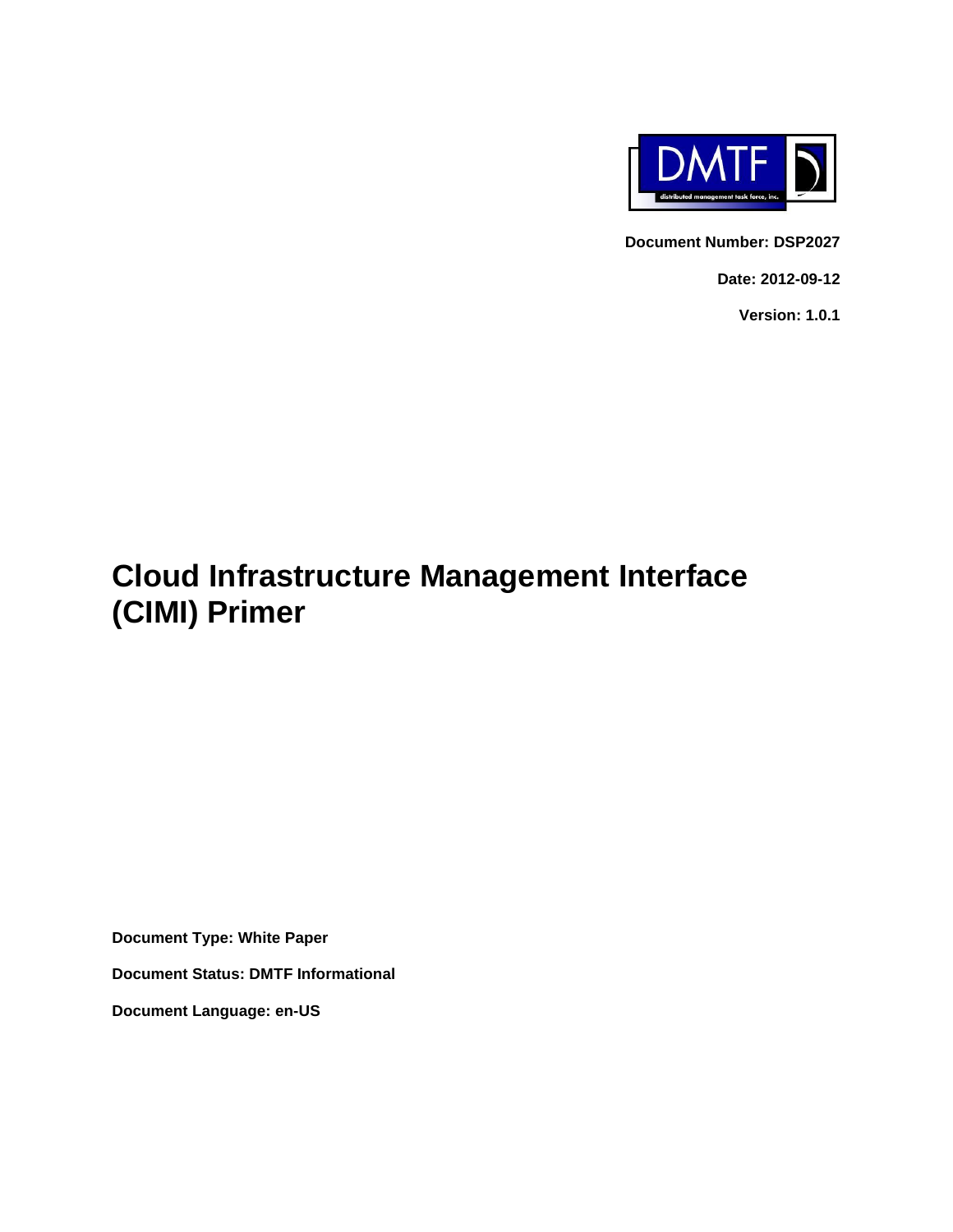# Copyright Notice

Copyright © 2012 Distributed Management Task Force, Inc. (DMTF). All rights reserved.

DMTF is a not-for-profit association of industry members dedicated to promoting enterprise and systems management and interoperability. Members and non-members may reproduce DMTF specifications and documents, provided that correct attribution is given. As DMTF specifications may be revised from time to time, the particular version and release date should always be noted.

Implementation of certain elements of this standard or proposed standard may be subject to third party patent rights, including provisional patent rights (herein "patent rights"). DMTF makes no representations to users of the standard as to the existence of such rights, and is not responsible to recognize, disclose, or identify any or all such third party patent right, owners or claimants, nor for any incomplete or inaccurate identification or disclosure of such rights, owners or claimants. DMTF shall have no liability to any party, in any manner or circumstance, under any legal theory whatsoever, for failure to recognize, disclose, or identify any such third party patent rights, or for such party's reliance on the standard or incorporation thereof in its product, protocols or testing procedures. DMTF shall have no liability to any party implementing such standard, whether such implementation is foreseeable or not, nor to any patent owner or claimant, and shall have no liability or responsibility for costs or losses incurred if a standard is withdrawn or modified after publication, and shall be indemnified and held harmless by any party implementing the standard from any and all claims of infringement by a patent owner for such implementations.

For information about patents held by third-parties which have notified the DMTF that, in their opinion, such patent may relate to or impact implementations of DMTF standards, visit [http://www.dmtf.org/about/policies/disclosures.php.](http://www.dmtf.org/about/policies/disclosures.php)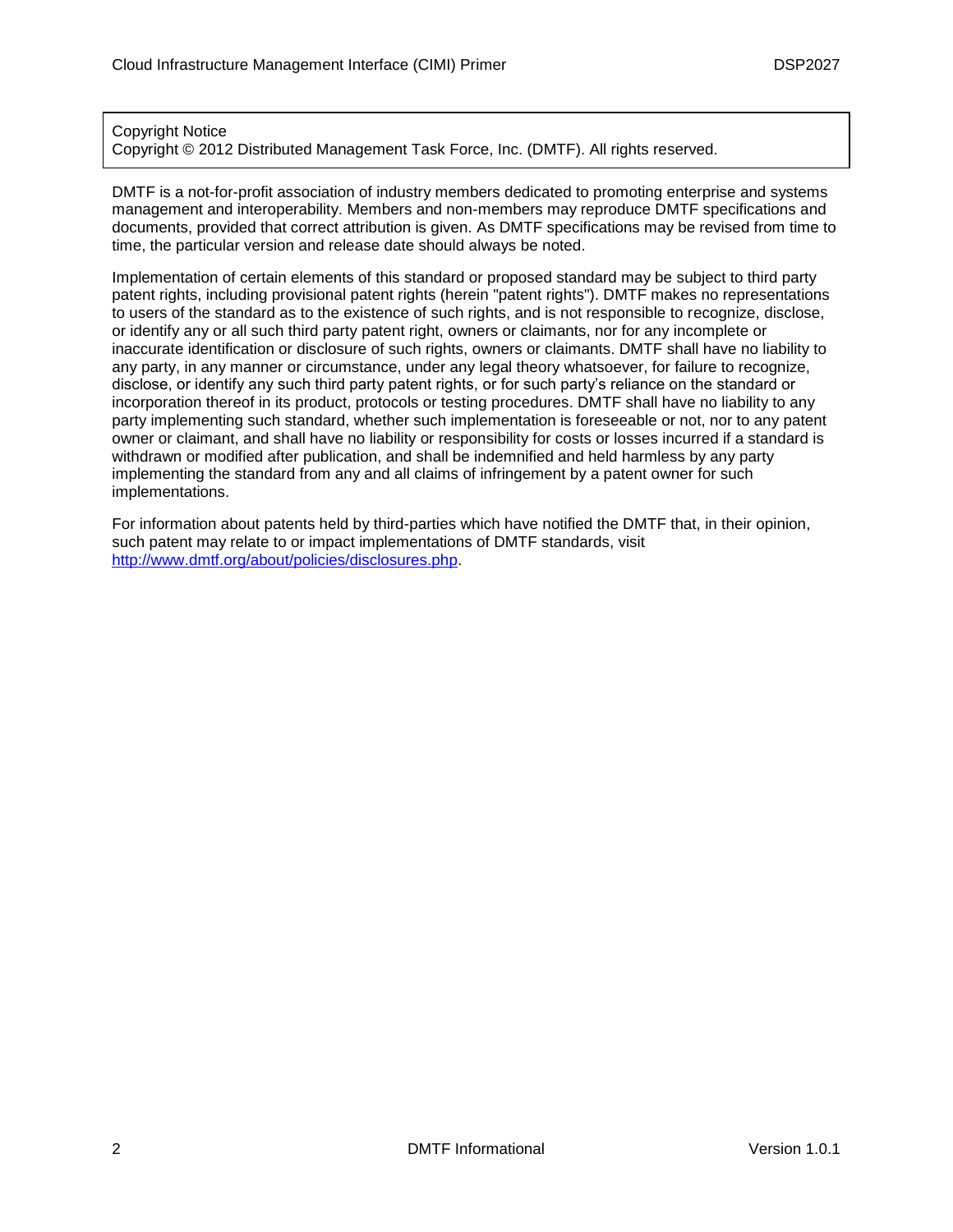# <span id="page-2-0"></span>**Contents**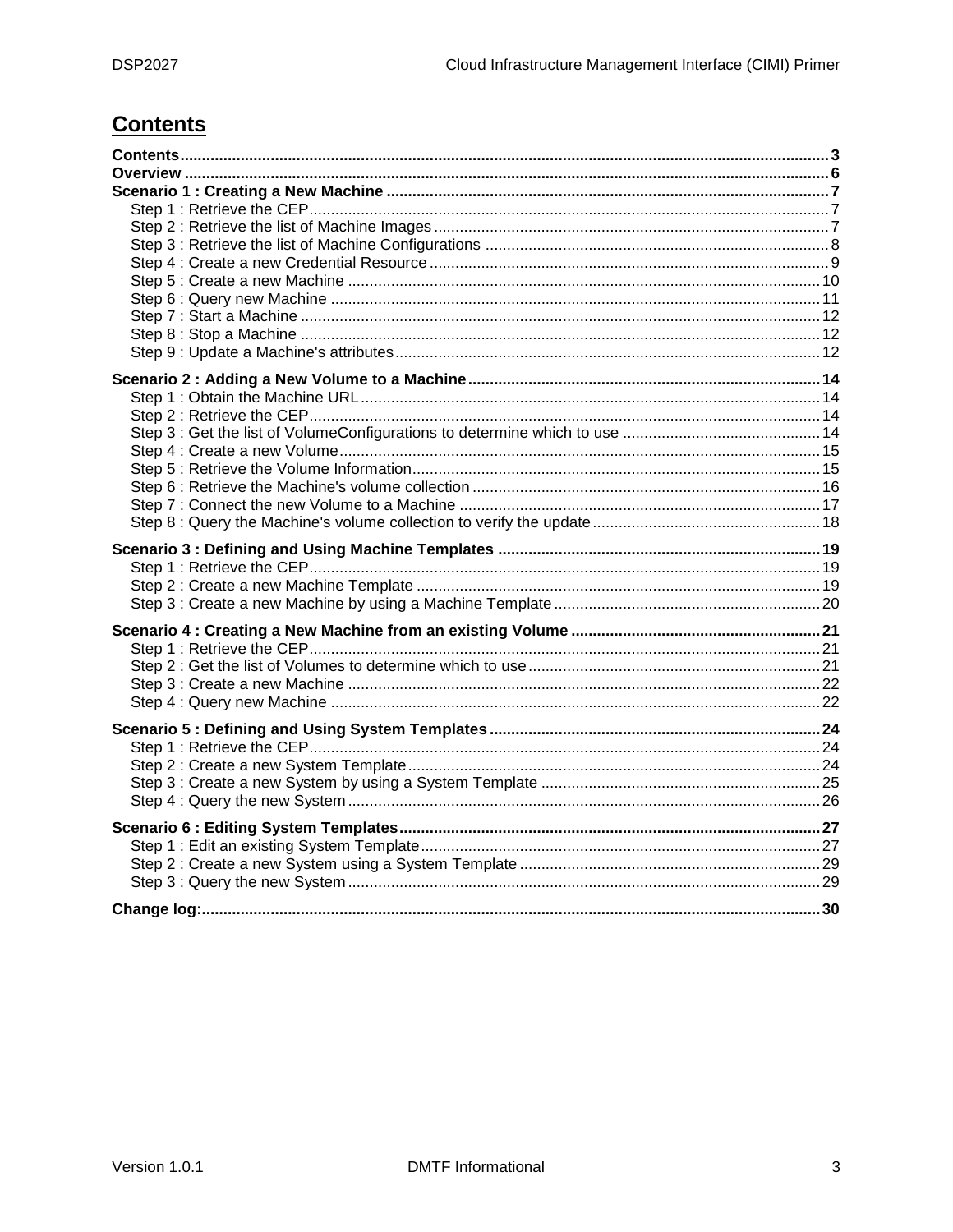# **Foreword**

This document contains scenarios that describe common uses of the CIMI protocol.

# **Acknowledgments**

The authors wish to acknowledge the following people.

### **Editors:**

- Davis, Doug IBM
- Pilz, Gilbert Oracle
- Zhang, Aaron Huawei

## **Contributors:**

- Ali, Ghazanfar ZTE Corporation
- Andreou, Marios Red Hat
- Bankston, Keith Microsoft Corporation
- Bumpus, Winston VMware Inc.
- Burkhart, Nathan Microsoft Corporation
- Carlson, Mark Oracle
- Carter, Steve Novell
- Chu, Junsheng ZTE Corporation
- Cohen, Josh Microsoft Corporation
- Coleman, Derek Hewlett-Packard Company
- Crandall, John Brocade Communications Systems
- Davis, Doug IBM
- Davis, Jim WBEM Solutions
- de la Iglesia, Fernando Telefónica
- Dempo, Hiroshi NEC Corporation
- Durand, Jacques Fujitsu
- Edery, Yigal Microsoft Corporation
- Ericson, George EMC
- Evans, Colleen Microsoft Corporation
- Floeren, Norbert Ericsson AB
- Freund, Robert Hitachi, Ltd.
- Galán, Fermín Telefónica
- Gopalan, Krishnan Microsoft Corporation
- Iwasa, Kazunori Fujitsu
- Johnson, Mark IBM
- Khasnabish, Bhumip ZTE Corporation
- Kowalski, Vincent BMC Software
- Krishnaswamy, Ruby France Telecom Group
- Lamers, Lawrence VMware Inc.
- Lipton, Paul CA Technologies
- Livingston, James NEC Corporation
- Lubsey, Vince Virtustream Inc.
- Lutterkort, David Red Hat
- Maciel, Fred Hitachi, Ltd.
- Maier, Andreas IBM
- Malhotra, Ashok Oracle
- Mischkinsky, Jeff Oracle
- Molina, Jesus Fujitsu
- Moscovich, Efraim CA Technologies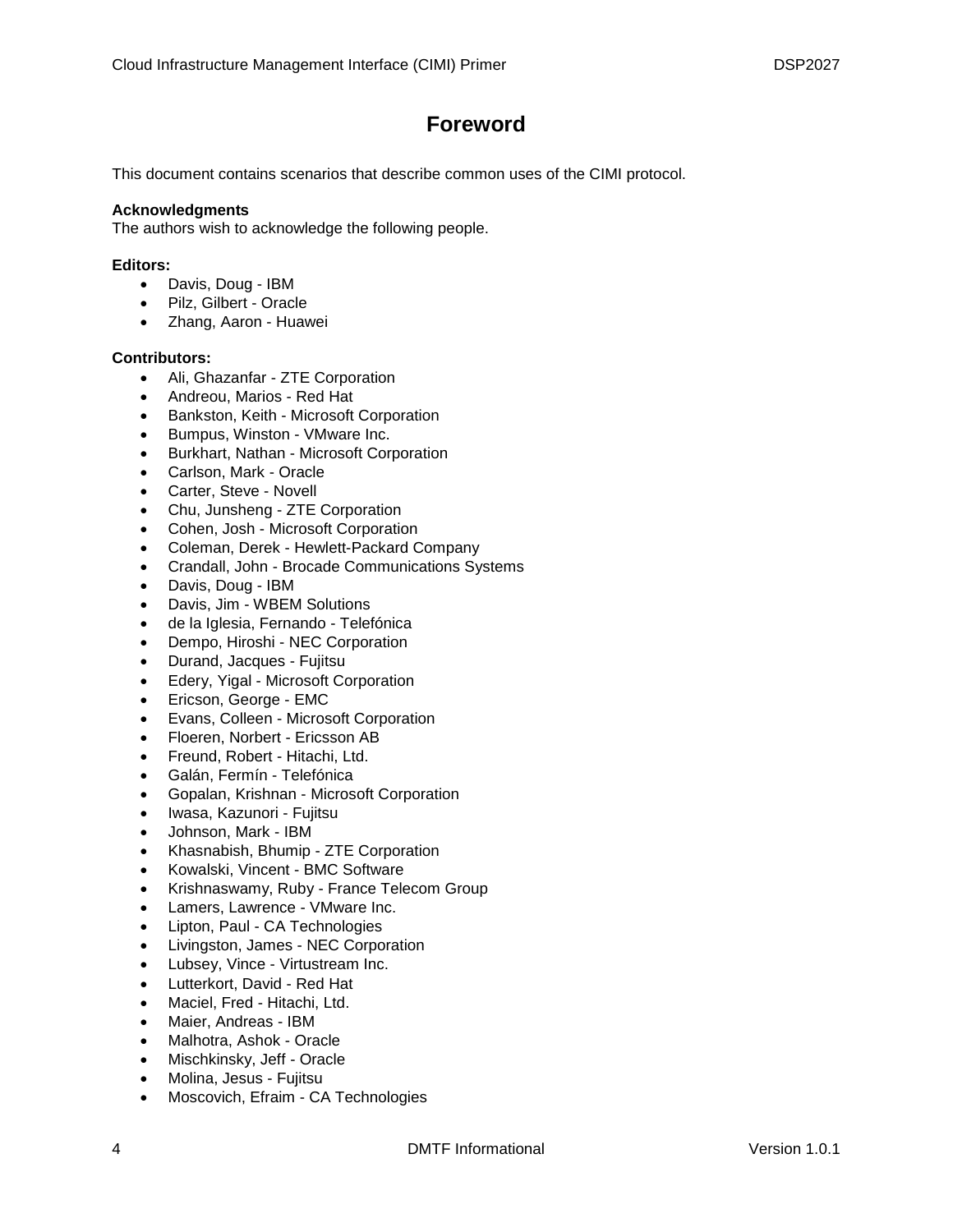- Murray, Bryan Hewlett-Packard Company
- Neely, Steven Cisco
- Ogawa, Ryuichi NEC Corporation
- Parchem, John Microsoft Corporation
- Pardikar, Shishir Citrix Systems Inc.
- Peñalvo, Miguel Telefónica
- Pilz, Gilbert Oracle
- Polo, Alvaro Telefónica
- Ronco, Enrico Telecom Italia
- Rossini, Federico Telecom Italia
- Rutkowski, Matthew IBM
- Rutt, Tom Fujitsu
- Shah, Hemal Broadcom
- Shah, Nihar Microsoft Corporation
- Sill, Alan Texas Tech University
- Song, Zhexuan Huawei
- Waschke, Marvin CA Technologies
- Wells, Eric Hitachi, Ltd.
- Wheeler, Jeff Huawei
- Wiggers, Maarten Fujitsu
- Winkler, Steve SAP AG
- Yu, Jack Oracle
- Zhang, Aaron Huawei
- Zhang, HengLiang Huawei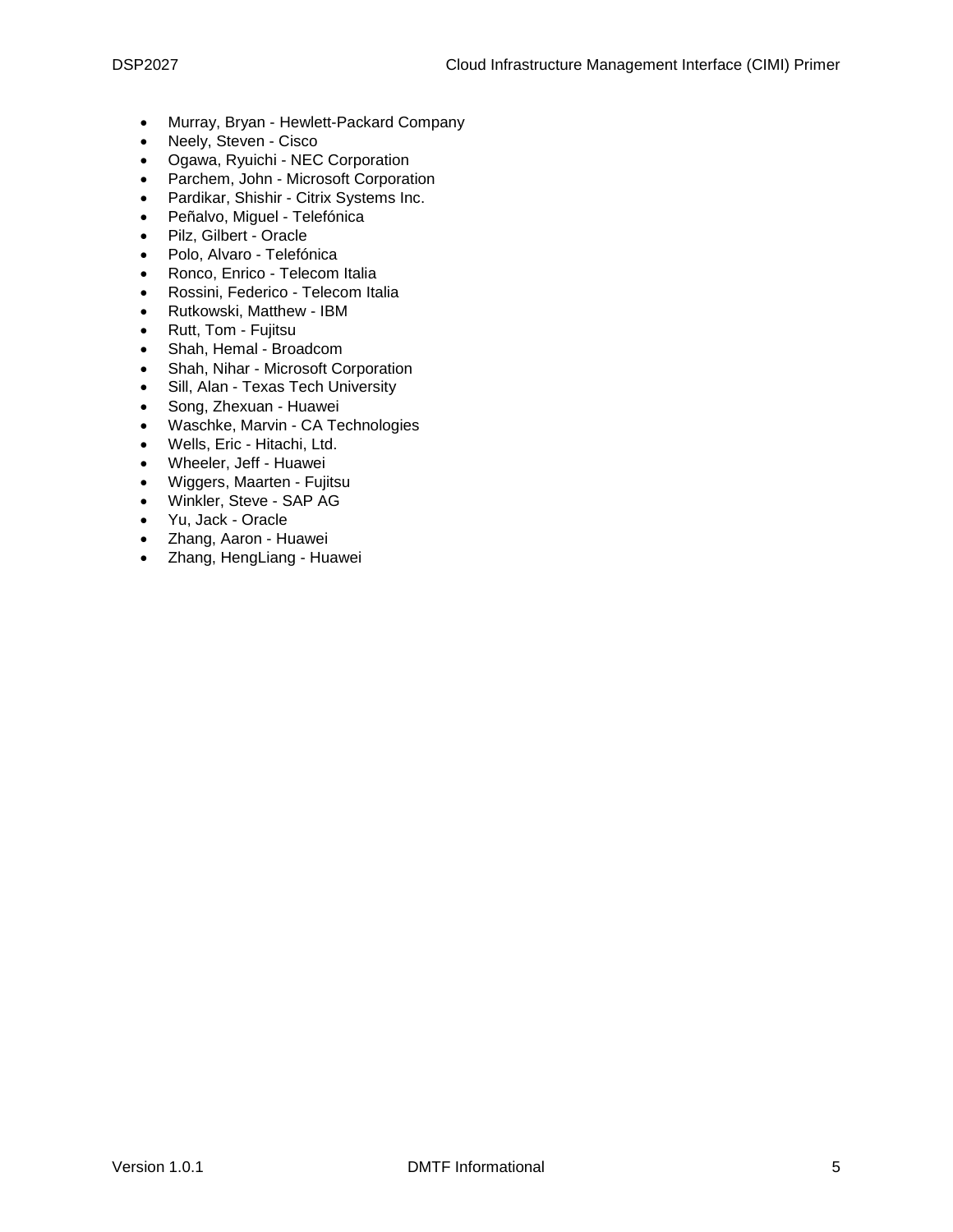# <span id="page-5-0"></span>**Overview**

For the sake of simplicity, in each of the following scenarios the Cloud Provider only supports the minimum features needed to demonstrate the features highlighted by each scenario. Therefore, the results of the query to the Cloud Entry Point (CEP) to retrieve the list of supported features will customized for each scenario. Additionally the URI of the Cloud Entry Point is assumed to be http://example.com/CEP.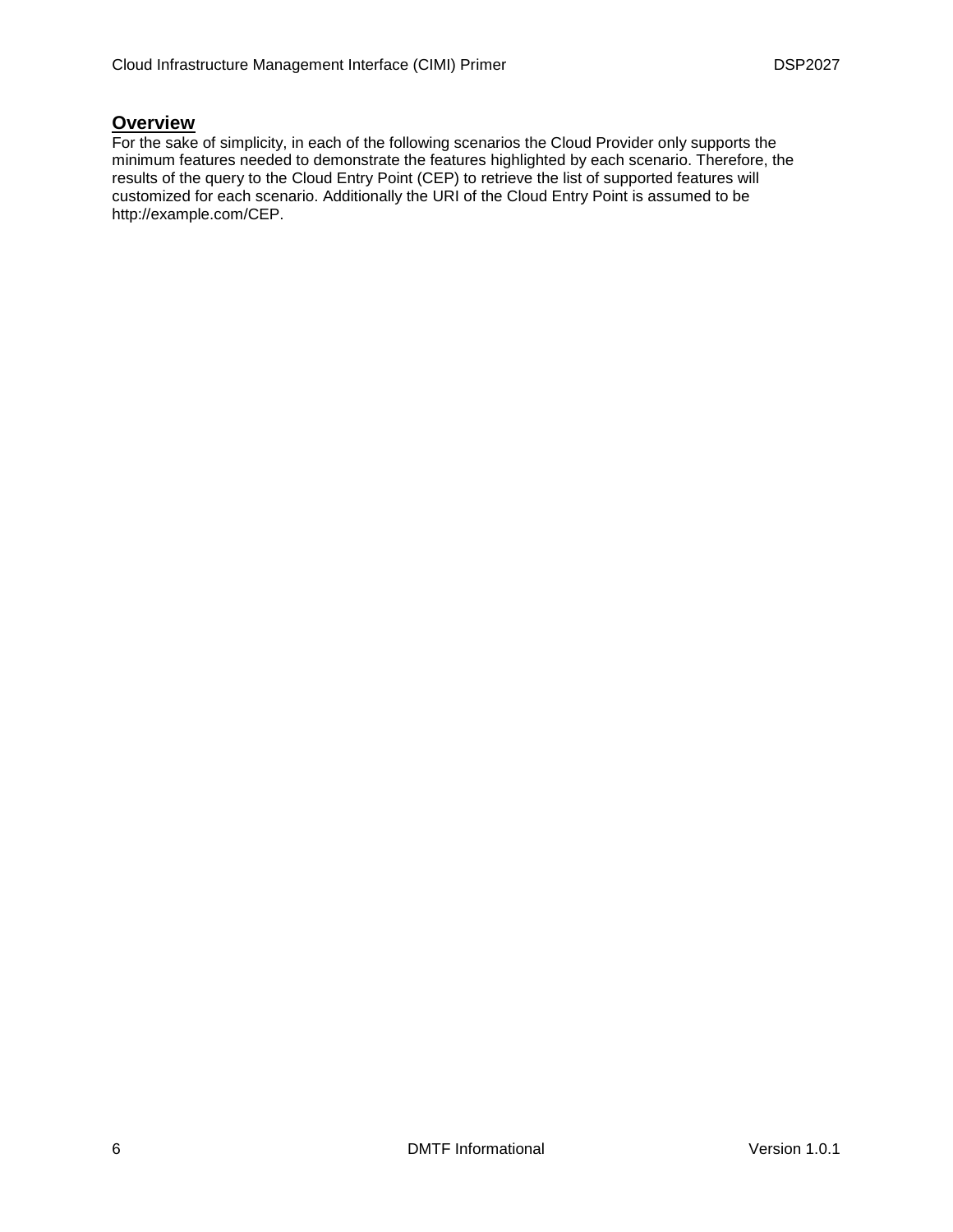# <span id="page-6-0"></span>**Scenario 1 : Creating a New Machine**

This scenario will create a new Machine. The new Machine's configuration will be based on existing configurations and images offered by the provider. However, a new Credential resource (userid & password) will be created.

### <span id="page-6-1"></span>**Step 1 : Retrieve the CEP**

The CEP will provide the links to the set of resources that are available in this Cloud. You retrieve the CEP to discover the URL to each collection:

```
GET / HTTP/1.1
```

```
HTTP/1.1 200 OK
Content-Type: application/json
{ "resourceURI": "http://schemas.dmtf.org/cimi/1/CloudEntryPoint",
   "id": "http://example.com/CEP",
   "baseURI": "http://example.com/",
   "resourceMetadata": { "href": "http://example.com/resourceMetadata" },
   "machines": { "href": "http://example.com/machines" },
   "machineConfigs": { "href": "http://example.com/machineConfigs" },
   "machineImages": { "href": "http://example.com/machineImages" },
   "credentials": { "href": "http://example.com/credentials" }
}
```
### <span id="page-6-2"></span>**Step 2 : Retrieve the list of Machine Images**

Before you can create a new Machine, first decide what kind of operating system and/or software you want to have pre-installed. The Machine Images collection is the set of Machine Images that this Cloud offers - note that some may be predefined by the Cloud while some may be user-created:

```
GET /machineImages HTTP/1.1
```

```
HTTP/1.1 200 OK
Content-Type: application/json
{ "resourceURI": "http://schemas.dmtf.org/cimi/1/MachineImageCollection",
   "id": "http://example.com/machineImages",
   "machineImages": [
     { "resourceURI": "http://schemas.dmtf.org/cimi/1/MachineImage",
       "id": "http://example.com/images/WinXP-SP2",
      "name": "WinXP SP2",
       "description": "Windows XP with Service Pack 2",
       "created": "2012-01-01T12:00:00Z", 
       "updated": "2012-01-01T12:00:00Z",
       "imageLocation": { "href": "http://example.com/data/8934322" }
     },
     { "resourceURI": "http://schemas.dmtf.org/cimi/1/MachineImage",
       "id": "http://example.com/images/Win7",
      "name": "Windows 7",
       "description": "Windows 7",
       "created": "2012-01-01T12:00:00Z", 
       "updated": "2012-01-01T12:00:00Z",
       "imageLocation": { "href": "http://example.com/data/8934344" }
     },
     { "resourceURI": "http://schemas.dmtf.org/cimi/1/MachineImage",
       "id": "http://example.com/images/Linux-SUSE",
```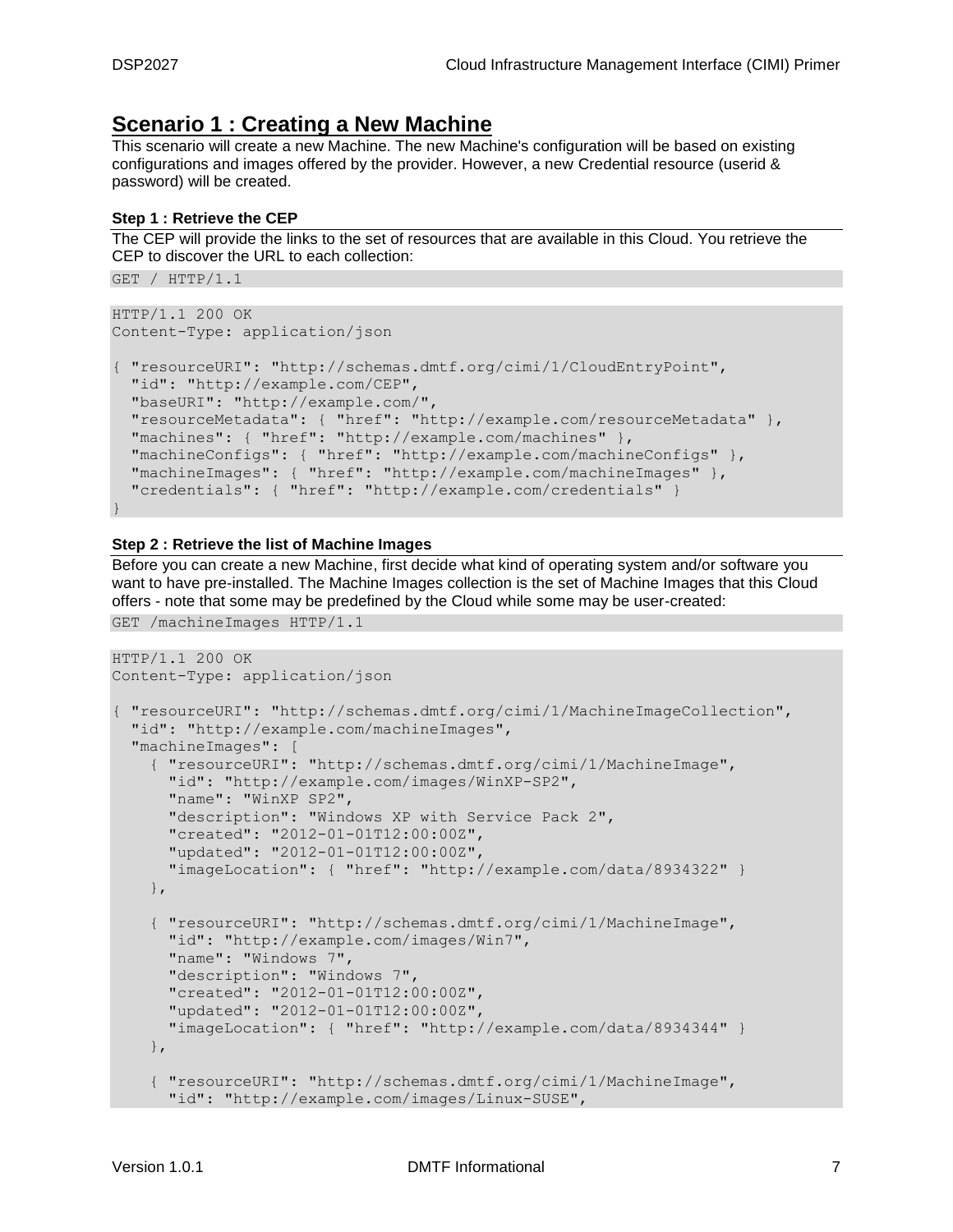```
 "name": "Linux SUSE",
       "description": "Linux SUSE",
       "created": "2012-01-01T12:00:00Z", 
       "updated": "2012-01-01T12:00:00Z",
       "imageLocation": { "href": "http://example.com/data/8934311" }
     }
 \mathbf{I}}
```
# **Step 2.1 : Choose a Machine Image**

Next examine each Machine Image to find one that meets your needs. The first one is acceptable, so you will use it later.

It is worth noting that if you knew you wanted to use the first item in the list and only wanted to see that one resource in the previous query then the following could have been done instead:

```
GET /machineImages?$last=1 HTTP/1.1
```

```
HTTP/1.1 200 OK
Content-Type: application/json
{ "resourceURI": "http://schemas.dmtf.org/cimi/1/MachineImageCollection",
   "id": "http://example.com/machineImages",
   "machineImages": [
     { "resourceURI": "http://schemas.dmtf.org/cimi/1/MachineImage",
       "id": "http://example.com/images/WinXP-SP2",
       "name": "WinXP SP2",
       "description": "Windows XP with Service Pack 2",
       "created": "2012-01-01T12:00:00Z", 
       "updated": "2012-01-01T12:00:00Z",
       "imageLocation": { "href": "http://example.com/data/8934322" }
     }
   ]
}
```
Note that you didn't need to specify \$first=1 in this case since "1" is its default value.

### <span id="page-7-0"></span>**Step 3 : Retrieve the list of Machine Configurations**

Next you decide what kind of virtual hardware you want to install your Machine Image onto. As with determining the kind of Machine Image you want, first ask for the list of available Machine Configurations: GET /machineConfigs HTTP/1.1

```
HTTP/1.1 200 OK
Content-Type: application/json
{ "resourceURI": 
     "http://schemas.dmtf.org/cimi/1/MachineConfigurationCollection",
   "id": "http://example.com/machineConfigs",
   "machineConfigurations": [
     { "resourceURI": "http://schemas.dmtf.org/cimi/1/MachineConfiguration",
       "id": "http://example.com/configs/tiny",
      "name": "tiny",
       "description": "a teenie tiny one", 
       "created": "2012-01-01T12:00:00Z", 
       "updated": "2012-01-01T12:00:00Z", 
       "cpu": 1,
```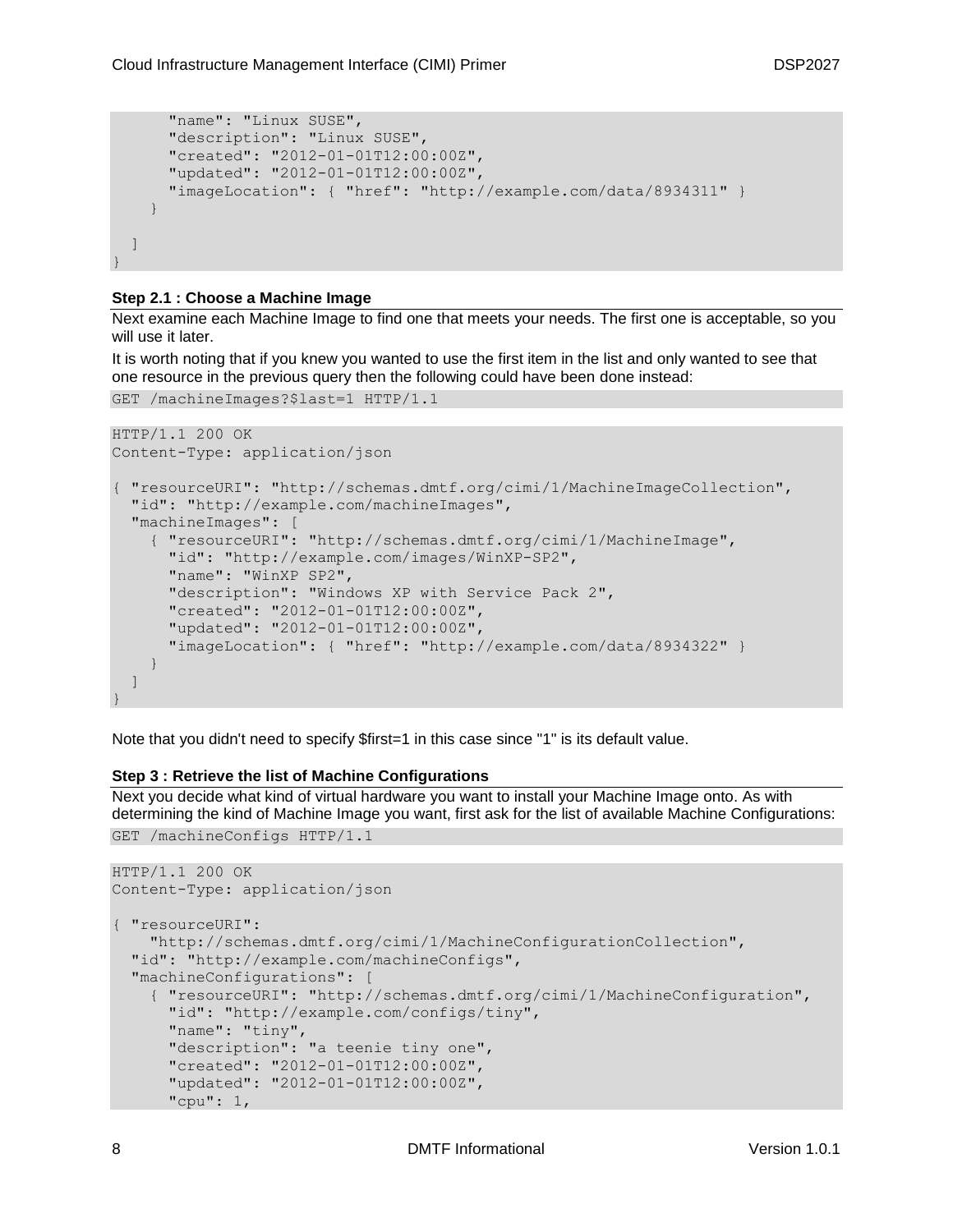```
"memory": 4000000,
      "disks" : [ 
        { "capacity": 50000000 }
\blacksquare },
    { "resourceURI": "http://schemas.dmtf.org/cimi/1/MachineConfiguration",
      "id": "http://example.com/configs/small",
      "name": "small",
      "description": "a small sized one", 
      "created": "2012-01-01T12:00:00Z", 
      "updated": "2012-01-01T12:00:00Z", 
      "cpu": 1,
     "memory": 8000000,
      "disks" : [ 
        { "capacity": 500000000 }
\begin{array}{ccc} \end{array} },
    { "resourceURI": "http://schemas.dmtf.org/cimi/1/MachineConfiguration",
      "id": "http://example.com/configs/medium",
      "name": "medium",
      "description": "a medium one", 
      "created": "2012-01-01T12:00:00Z", 
      "updated": "2012-01-01T12:00:00Z", 
      "cpu": 1,
     "memory": 16000000,
      "disks" : [ 
        { "capacity": 1000000000 },
         { "capacity": 1000000000 },
      ]
    }
\mathbf{I}
```
### **Step 3.1 : Choose a Machine Configuration**

Next examine the returned list and pick a Machine Configuration that suits your needs. The first one is acceptable, so you will use it later.

## <span id="page-8-0"></span>**Step 4 : Create a new Credential Resource**

You want to use your own userid and password for this new Machine, so you need to create a new Credential resource. This process is done by using the POST operation, but first you need to retrieve the Credential collection so that you know where to POST a new Credential resource to:

```
GET /credentials HTTP/1.1
```

```
HTTP/1.1 200 OK
Content-Type: application/json
{ "resourceURI": "http://schemas.dmtf.org/cimi/1/CredentialCollection",
   "id": "http://example.com/credentials",
   "operations": [ { "rel": "add", "href": "http://example.com/credentials" }]
}
```
Notice at this point there are no Credential resources in the environment. Before you can create a new Credential resource, you must first discover this Cloud provider's extension attributes for the Credential resource. By default the CIMI specification does not define how the initial user of a new Machine is

}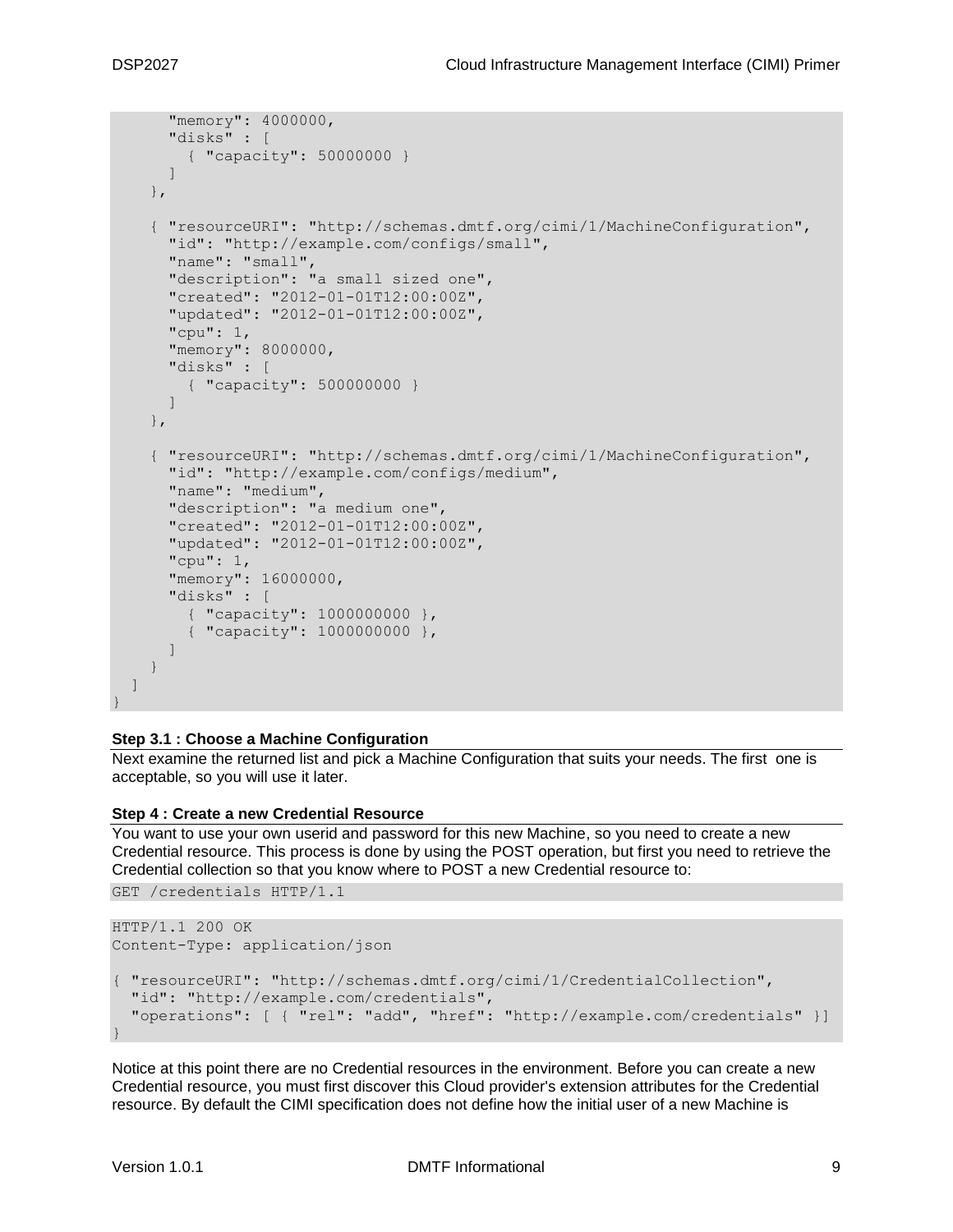specified; rather it is left open for each Cloud provider to determine how this information should be provided. Clients can discover this information by querying the Credential resource metadata resource. To examine this resource, first look through the ResourceMetadata collection for this Provider's description of the Credential's resource. Start by retrieving the ResourceMetadata collection from the URI referenced in the Cloud Entry Point:

```
GET /resourceMetadata HTTP/1.1
```

```
HTTP/1.1 200 OK
Content-Type: application/json
{ "resourceURI": "http://schemas.dmtf.org/cimi/1/ResourceMetadataCollection",
   "id": "http://example.com/resourceMetadata",
   "resourceMetadatas": [
     { "resourceURI": "http://schemas.dmtf.org/cimi/1/ResourceMetadata",
       "id": "http://example.com/resources/Credential",
       "typeURI": "http://schemas.dmtf.org/cimi/1/Credential",
       "name": "Credential",
       "attributes": [
 { "name": "userID", "namespace": "http://example.com", 
 "type": "string", "required": "true" },
         { "name": "password", "namespace": "http://example.com",
           "type": "string", "required": "true" }
       ]
     }
   ]
}
```
Now iterate over the list of resourceMetadata entries in the collection for the one whose "typeURI" is "http://schemas.dmtf.org/cimi/1/Credential". After you find it, you can now examine the extensions this Provider has added to the Credential resource and the above indicates that the Credential resource has been extended and must include two attributes called "userID" and "password". Both are of type "string".

Now create a new Credential resource by using the POST operation:

```
POST /credentials HTTP/1.1
Content-Type: application/json
{ "resourceURI": "http://schemas.dmtf.org/cimi/1/CredentialCreate",
   "name": "Default",
   "description": "My Default User",
   "credentialTemplate": {
     "userID": "JoeSmith",
     "password": "letmein"
   }
}
```
HTTP/1.1 201 Created Location: http://example.com/creds/12345

Note: While the "userID" and "password" attributes were discovered via the Credential ResourceMetadata, the "name" and "description" attributes are part of the common set of attributes available on all resources. In a future scenario you will see how the client knew that "userID" and "password" were the proper attribute names for this image type and Cloud provider.

### <span id="page-9-0"></span>**Step 5 : Create a new Machine**

Retrieve the Machines collection so that you know where to POST a new Machine to:

GET /machines HTTP/1.1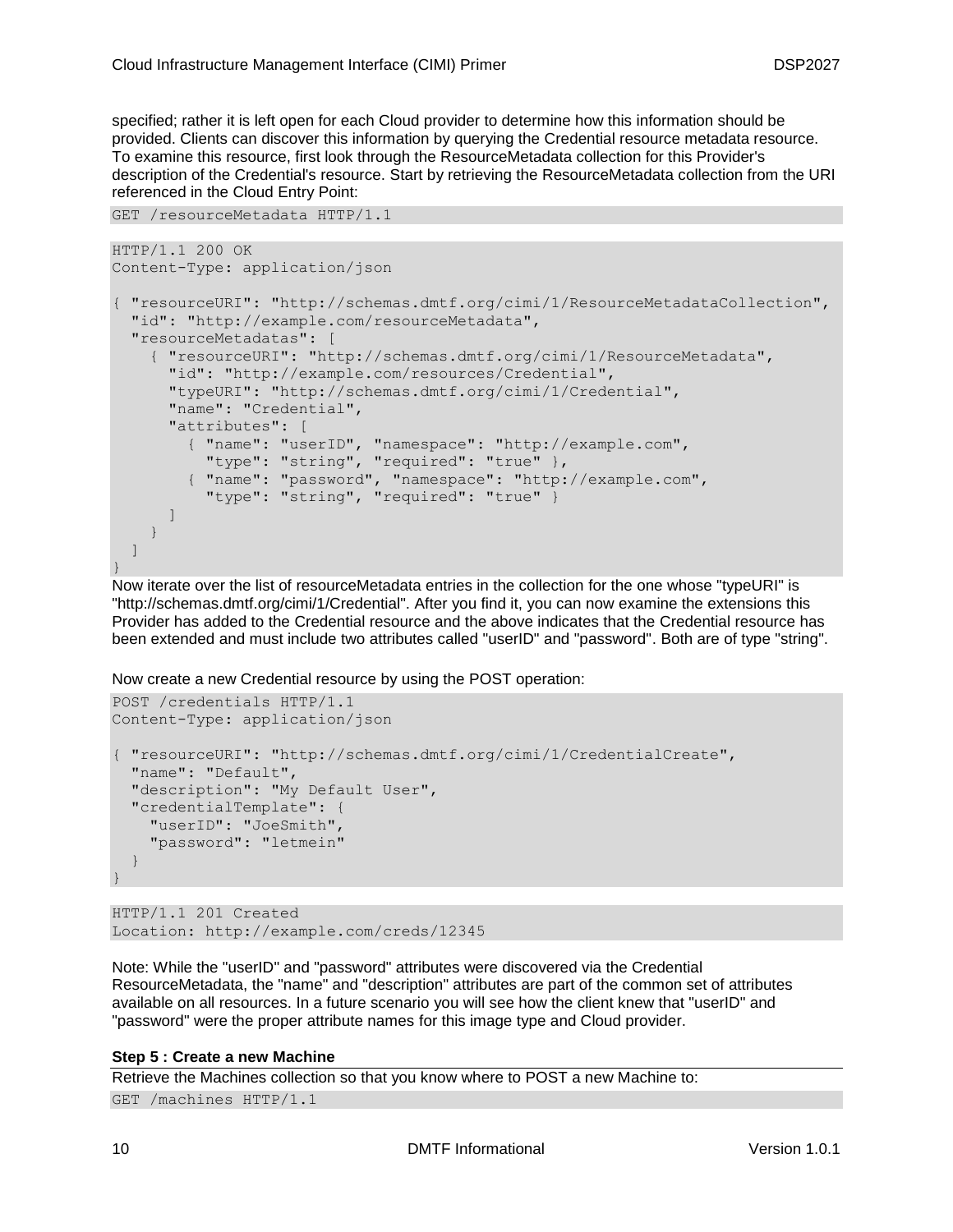```
HTTP/1.1 200 OK
Content-Type: application/json
{ "resourceURI": "http://schemas.dmtf.org/cimi/1/MachineCollection",
  "id": "http://example.com/machines",
   "operations": [ { "rel": "add", "href": "http://example.com/machines" } ]
}
```

```
Now create a new one:
```

```
POST /machines HTTP/1.1
Content-Type: application/json
{ "resourceURI": "http://schemas.dmtf.org/cimi/1/MachineCreate",
   "name": "myMachine1",
   "description": "My very first machine", 
   "machineTemplate": {
     "machineConfig": { "href": " http://example.com/configs/tiny" },
     "machineImage": { "href": " http://example.com/images/WinXP-SP2" }, 
     "credential": { "href": "http://example.com/creds/12345" }
   }
}
```
HTTP/1.1 201 Created Location: http://example.com/machines/843752

### <span id="page-10-0"></span>**Step 6 : Query new Machine**

```
Retrieve the Machine to get the full representation of the new Machine:
```

```
GET /machines/843752 HTTP/1.1
```

```
HTTP/1.1 200 OK
Content-Type: application/json
{ "resourceURI": "http://schemas.dmtf.org/cimi/1/Machine",
   "id": "http://example.com/machines/843752",
   "name": "myMachine1",
   "description": "My very first machine",
   "created": "2012-08-15T12:15:00Z", 
   "updated": "2012-08-15T12:15:00Z", 
   "state": "STOPPED",
   "cpu": 1,
  "memory": 4000000,
   "disks" : { "href": "http://example.com/machines/843752/disks",
   "networkInterfaces": { "href": "http://example.com/machines/843752/NIs",
   "operations": [
     { "rel": "edit", "href": "http://example.com/machines/843752" },
     { "rel": "delete", "href": "http://example.com/machines/843752" },
     { "rel": "http://schemas.dmtf.org/cimi/1/action/start", 
       "href": "http://example.com/machines/843752" }
  \mathbf{I}}
```
Notice the "state"' attribute on the Machine is "STOPPED", which is the initial state of a new machine.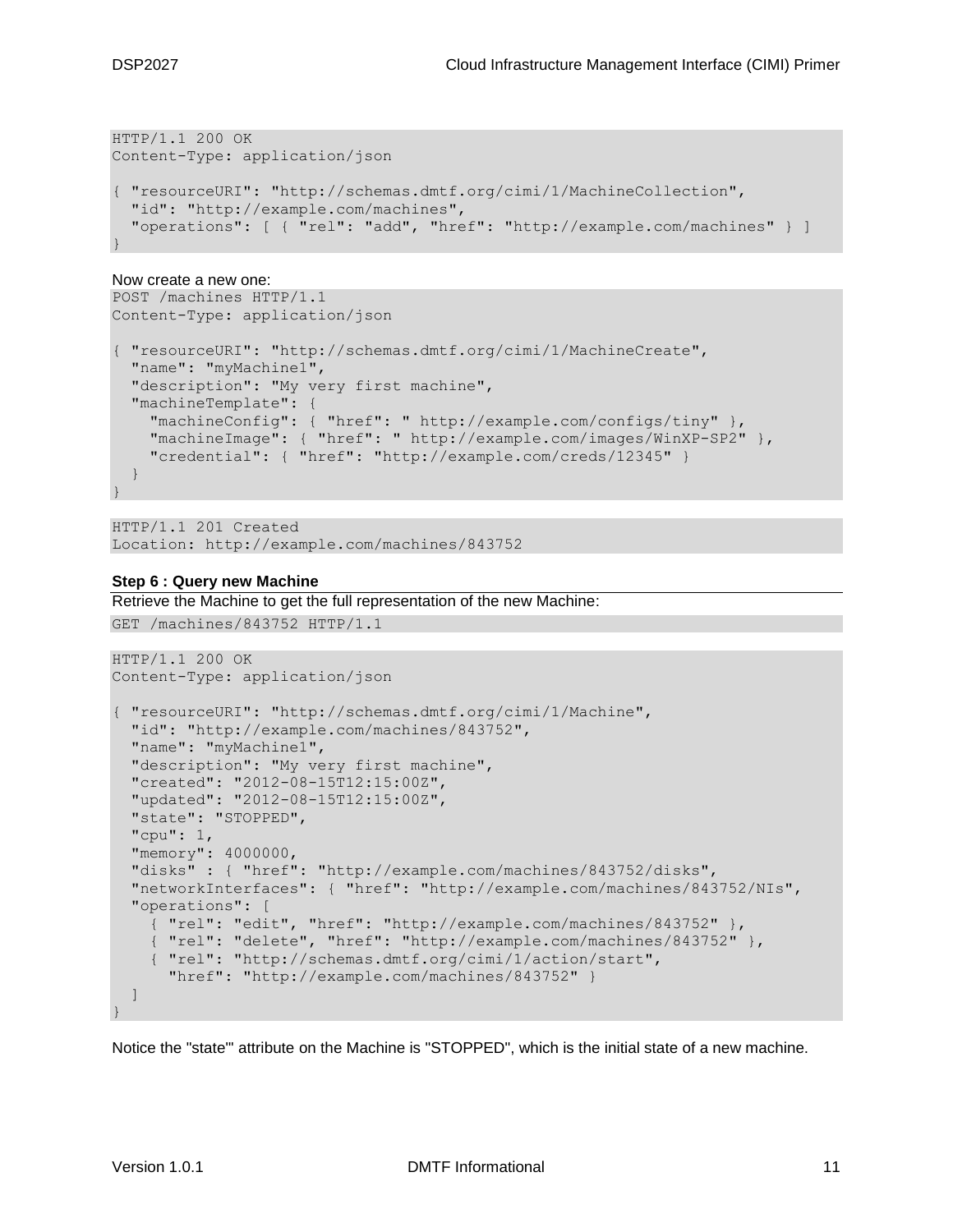### <span id="page-11-0"></span>**Step 7 : Start a Machine**

The presence of the "start" operation in the "operations" array of the Machine representation indicates not only which URI to POST the "start" operation to, but that you are able to do it at this time.

```
POST /machines/843752 HTTP/1.1
Content-Type: application/json
{ "resourceURI": "http://schemas.dmtf.org/cimi/1/Action",
   "action": "http://schemas.dmtf.org/cimi/1/action/start" 
}
```
HTTP/1.1 204 No Content

#### **Step 7.1 : Query a Machine to verify it is started**

Query the Machine again to verify that it is started: GET /machines/843752 HTTP/1.1

```
HTTP/1.1 200 OK
Content-Type: application/json
{ "resourceURI": "http://schemas.dmtf.org/cimi/1/Machine",
   "id": "http://example.com/machines/843752",
   "name": "myMachine1",
   "description": "My very first machine",
   "created": "2012-08-15T12:15:00Z", 
   "updated": "2012-08-15T12:15:00Z", 
   "state": "STARTED",
   "cpu": 1,
  "memory": 4000000,
   "disks" : { "href": "http://example.com/machines/843752/disks",
   "networkInterfaces": { "href": "http://example.com/machines/843752/NIs",
   "operations": [
     { "rel": "edit", "href": "http://example.com/machines/843752" },
     { "rel": "delete", "href": "http://example.com/machines/843752" },
     { "rel": "http://schemas.dmtf.org/cimi/1/action/stop", 
       "href": "http://example.com/machines/843752" }
  \lceil}
```
Notice the "state" attribute on the Machine is "STARTED" and that the "operations" array no longer indicates that the "start" operation is available; rather the "stop" operation is available now instead.

#### <span id="page-11-1"></span>**Step 8 : Stop a Machine**

```
Using the "stop" operation's URL, you can now ask for the Machine to be stopped:
POST /machines/843752 HTTP/1.1
Content-Type: application/json
{ "resourceURI": "http://schemas.dmtf.org/cimi/1/Action",
   "action": "http://schemas.dmtf.org/cimi/1/action/stop"
```
<span id="page-11-2"></span>HTTP/1.1 204 No Content

#### **Step 9 : Update a Machine's attributes**

Using PUT operation on the "edit" operation's URL, you can update some of the attribute of the Machine, for example the "name" and "description":

}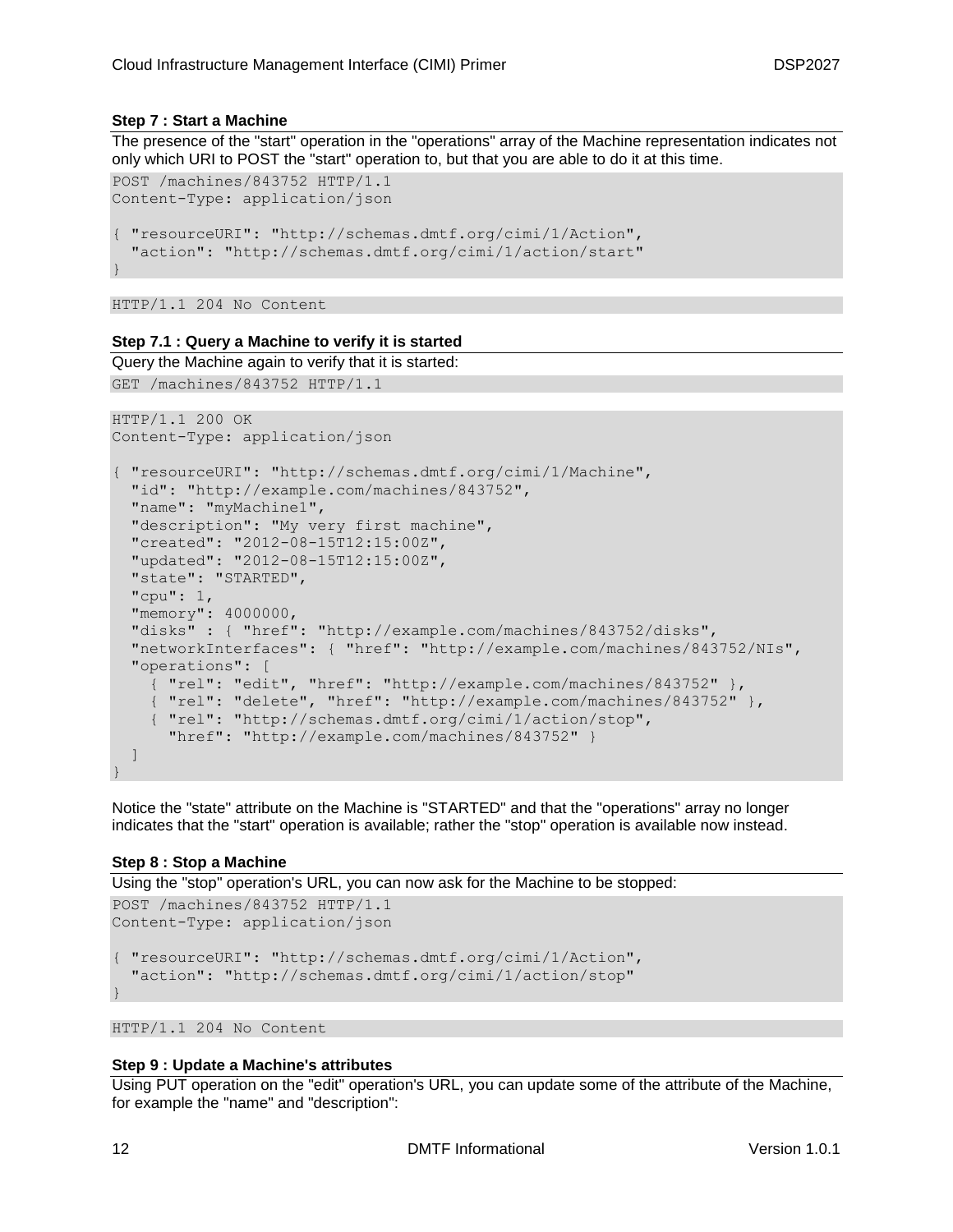PUT /machines/843752?\$select=name,description HTTP/1.1 Content-Type: application/json

```
{ "resourceURI": "http://schemas.dmtf.org/cimi/1/Machine",
  "name" : "Cool Demo #1" 
}
```
HTTP/1.1 200 OK

{ "name" : "Cool Demo #1" }

Notice that URL of the "edit" operation has been modified to indicate which attributes are being updated; only those attributes will be touched. Because the URL includes the "description" attribute but the HTTP request body does not, that attribute is erased.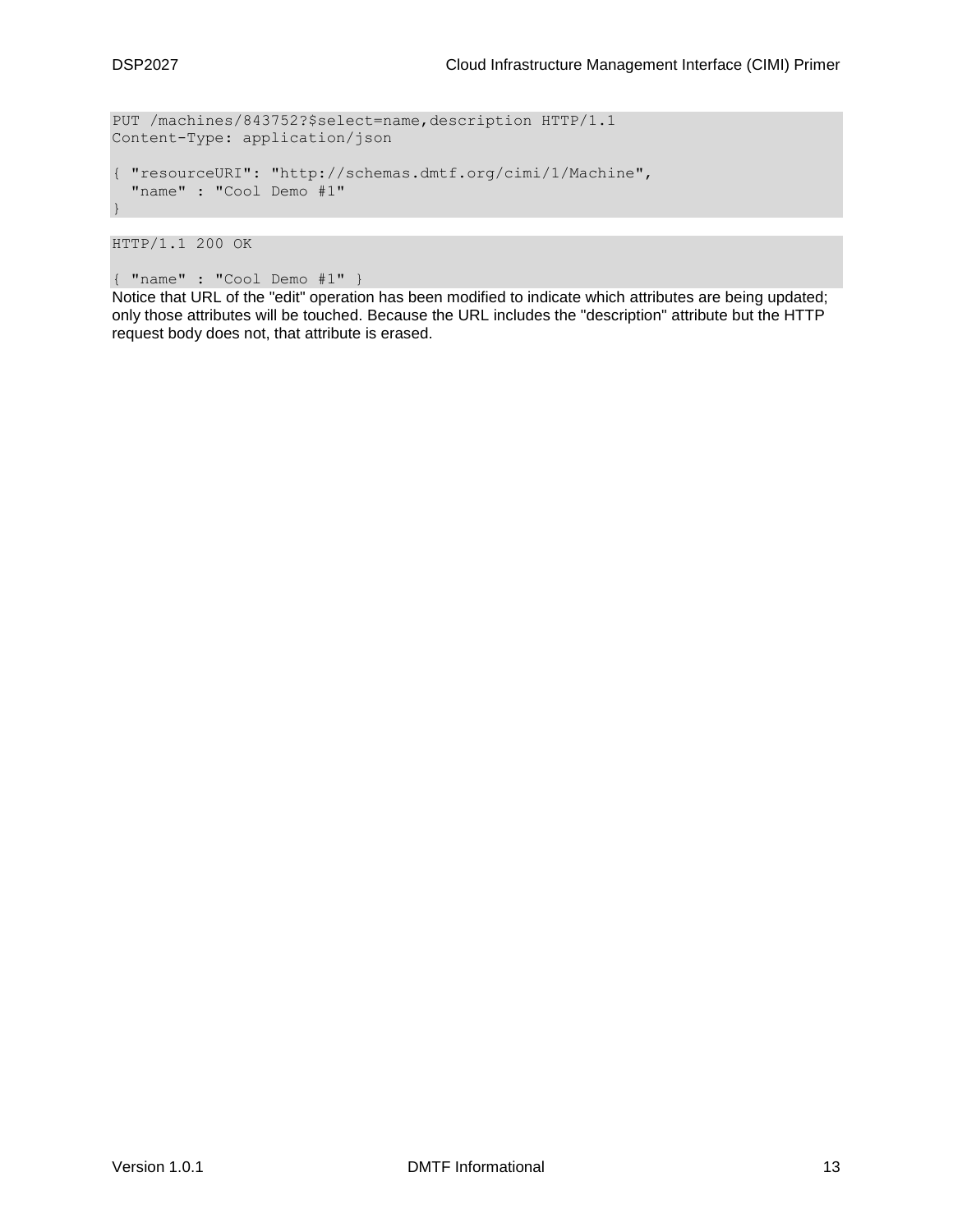# <span id="page-13-0"></span>**Scenario 2 : Adding a New Volume to a Machine**

<span id="page-13-1"></span>This scenario will create a new Volume and connect it to an existing Machine.

#### **Step 1 : Obtain the Machine URL**

```
Machine:
http://example.com/machines/843752
```
### <span id="page-13-2"></span>**Step 2 : Retrieve the CEP**

The CEP will provide the links to the set of resources that are available in this Cloud. Retrieve the CEP to discover the URL to each collection:

```
GET / HTTP/1.1 HTTP/1.1
```

```
HTTP/1.1 200 OK
Content-Type: application/json
```

```
{ "resourceURI": "http://schemas.dmtf.org/cimi/1/CloudEntryPoint",
  "id": "http://example.com/CEP",
  "baseURI": "http://example.com/",
  "machines": { "href": "http://example.com/machines" },
  "machineConfigs": { "href": "http://example.com/machineConfigs" },
  "machineImages": { "href": "http://example.com/machineImages" },
  "credentials": { "href": "http://example.com/credentials" }, 
  "volumes": { "href": "http://example.com/volumes" },
  "volumeConfigs": { "href": "http://example.com/vConfigs" }
}
```
#### <span id="page-13-3"></span>**Step 3 : Get the list of VolumeConfigurations to determine which to use**

When you create a new Volume, you need to decide what kind of Volume to create, e.g., its size, format, etc. The Volume Configurations collection is the set of predefined Volume Configurations that this Cloud offers:

```
GET /vConfigs HTTP/1.1
HTTP/1.1 200 OK
Content-Type: application/json
{ "resourceURI": 
      "http://schemas.dmtf.org/cimi/1/VolumeConfigurationCollection",
   "id": "http://example.com/volumeConfigs",
   "volumeConfigurations": [
     { "resourceURI": "http://schemas.dmtf.org/cimi/1/VolumeConfiguration",
       "id": "http://example.com/vConfigs/small",
       "name": "Small",
       "description": "A pretty small one", 
       "created": "2012-08-15T12:15:00Z",
       "updated": "2012-08-15T12:15:00Z",
       "type": "http://schemas.dmtf.org/cimi/1/mapped",
       "format": "NTFS",
       "capacity": 60000000
     },
     { "resourceURI": "http://schemas.dmtf.org/cimi/1/VolumeConfiguration",
       "id": "http://example.com/vConfigs/medium",
       "name": "Small",
       "description": "A medium sized one", 
       "created": "2012-08-15T12:15:00Z",
```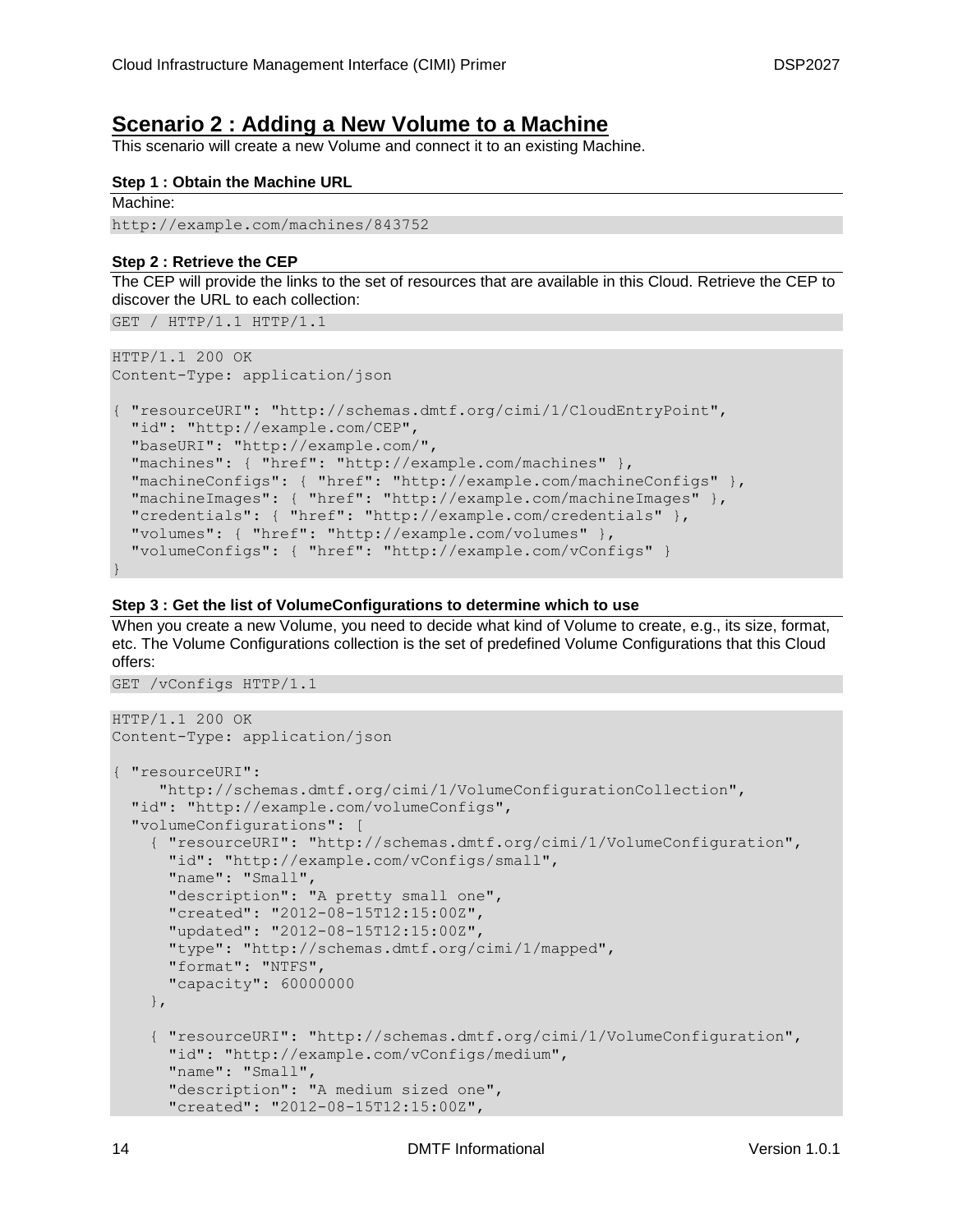}

```
 "updated": "2012-08-15T12:15:00Z",
       "type": "http://schemas.dmtf.org/cimi/1/mapped",
       "format": "NTFS",
       "capacity": 500000000
     },
     { "resourceURI": "http://schemas.dmtf.org/cimi/1/VolumeConfiguration",
       "id": "http://example.com/vConfigs/large",
       "name": "Large",
       "description": "A large one", 
       "created": "2012-08-15T12:15:00Z",
       "updated": "2012-08-15T12:15:00Z",
       "type": "http://schemas.dmtf.org/cimi/1/mapped",
       "format": "NTFS",
       "capacity": 1000000000
 }
  ]
```
### **Step 3.1 : Choose a Volume Configuration**

Next examine each Volume Configuration to find the one that meets your needs. The first one is acceptable, so you will use it later.

#### <span id="page-14-0"></span>**Step 4 : Create a new Volume**

```
Retrieve the Volumes collection so that you know where to POST a new Volume to:
GET /volumes HTTP/1.1
HTTP/1.1 200 OK
Content-Type: application/json
{ "resourceURI": "http://schemas.dmtf.org/cimi/1/VolumeCollection",
   "id": "http://example.com/volumes",
   "operations": [ { "rel": "add", "href": "http://example.com/volumes" } ]
}
```
#### Now create a new one:

```
POST /volumes HTTP/1.1
Content-Type: application/json
{ "resourceURI": "http://schemas.dmtf.org/cimi/1/VolumeCreate",
  "name": "myVolume1",
  "description": "My first new volume",
   "volumeTemplate": {
     "volumeConfig": { "href": "http://example.com/vConfigs/small" }
   }
}
```

```
HTTP/1.1 201 Created
Location: http://example.com/volumes/35782
```
#### <span id="page-14-1"></span>**Step 5 : Retrieve the Volume Information**

To verify that the Volume you created and connected to the Machine is what you wanted, follow the reference that was returned from the previous step:

GET /volumes/35782 HTTP/1.1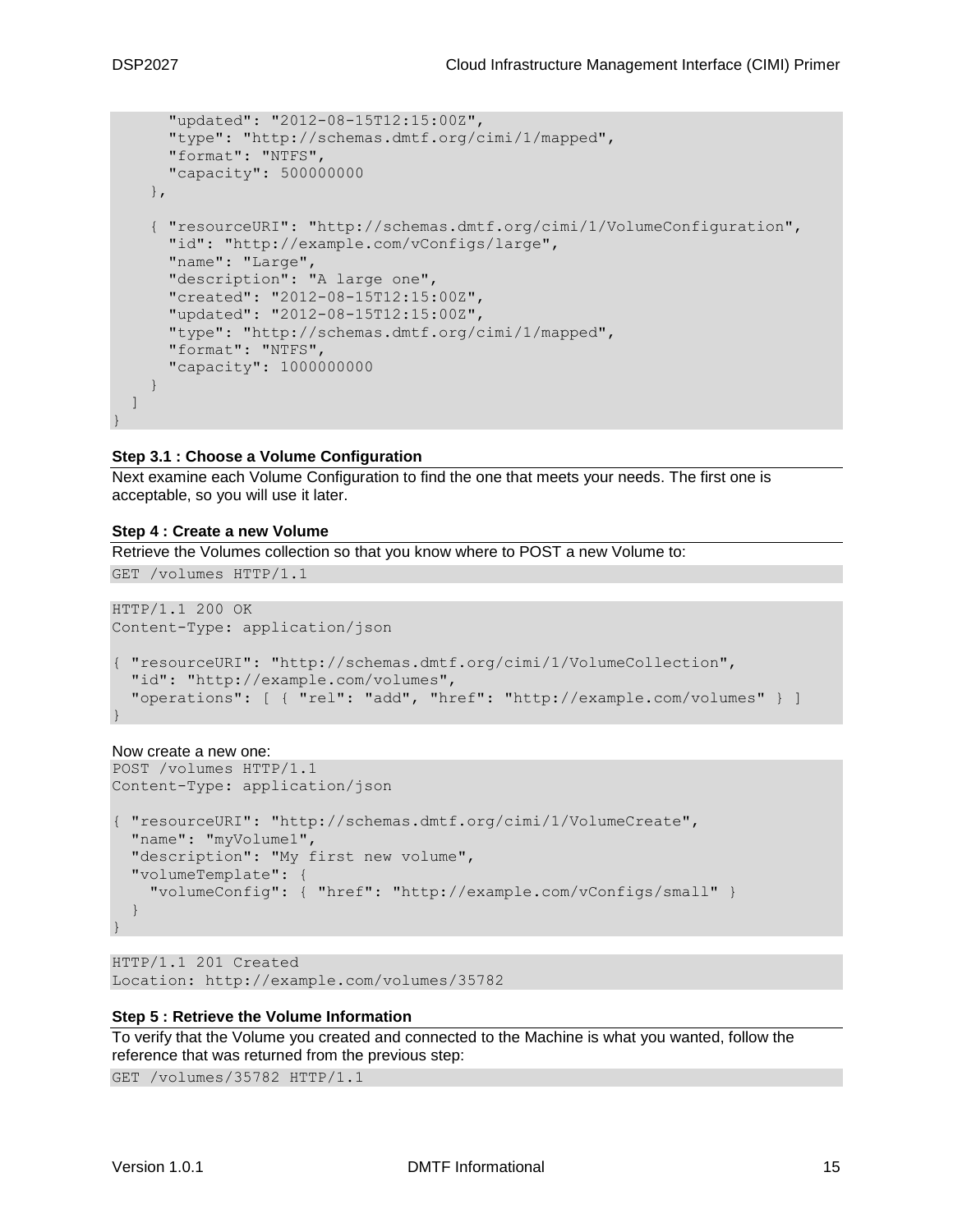```
HTTP/1.1 200 OK
Content-Type: application/json
{ "resourceURI": "http://schemas.dmtf.org/cimi/1/Volume",
   "id": "http://example.com/volumes/35782",
   "name": "myVolume1",
   "created": "2012-09-15T12:15:00Z",
   "updated": "2012-09-15T12:15:00Z",
  "description": "My first new volume",
   "type": "http://schemas.dmtf.org/cimi/1/mapped",
  "capacity": 60000000,
   "operations": [
     { "rel": "edit", "href": "http://example.com/volumes/35782" },
     { "rel": "delete", "href": "http://example.com/volumes/35782" }
   ]
}
```
#### <span id="page-15-0"></span>**Step 6 : Retrieve the Machine's volume collection**

Before you can connect this new Volume to your Machine, you first need to retrieve the Machine's Volume collection to know where to send your request to. First retrieve the Machine to get the reference to the collection:

```
GET /machines/843752 HTTP/1.1
```

```
HTTP/1.1 200 OK
Content-Type: application/json
{ "resourceURI": "http://schemas.dmtf.org/cimi/1/Machine",
   "id": "http://example.com/machines/843752",
   "name": "myMachine1",
   "description": "My very first machine",
   "created": "2012-08-15T12:15:00Z", 
   "updated": "2012-08-15T12:15:00Z", 
   "state": "STARTED",
   "cpu": 1,
  "memory": 4000000,
   "disks" : { "href": "http://example.com/machines/843752/disks",
   "volumes": { "href": "http://example.com/machines/843752/volumes" },
   "networkInterfaces": { "href": "http://example.com/machines/843752/NIs" },
   "operations": [
     { "rel": "edit", "href": "http://example.com/machines/843752" },
     { "rel": "delete", "href": "http://example.com/machines/843752" },
     { "rel": "http://schemas.dmtf.org/cimi/1/action/stop", 
       "href": "http://example.com/machines/843752" }
   ]
}
```
Note that in the previous scenario, the "volumes" attribute was not present due to the limited scope of that scenario; however, now the "volumes" attribute appears because the scenario (and features of our sample Provider) are expanded to include support for Volumes.

```
Now retrieve the Volume collection:
GET /machines/843752/volumes HTTP/1.1
```

```
HTTP/1.1 200 OK
Content-Type: application/json
{ "resourceURI": "http://schemas.dmtf.org/cimi/1/MachineVolumeCollection",
```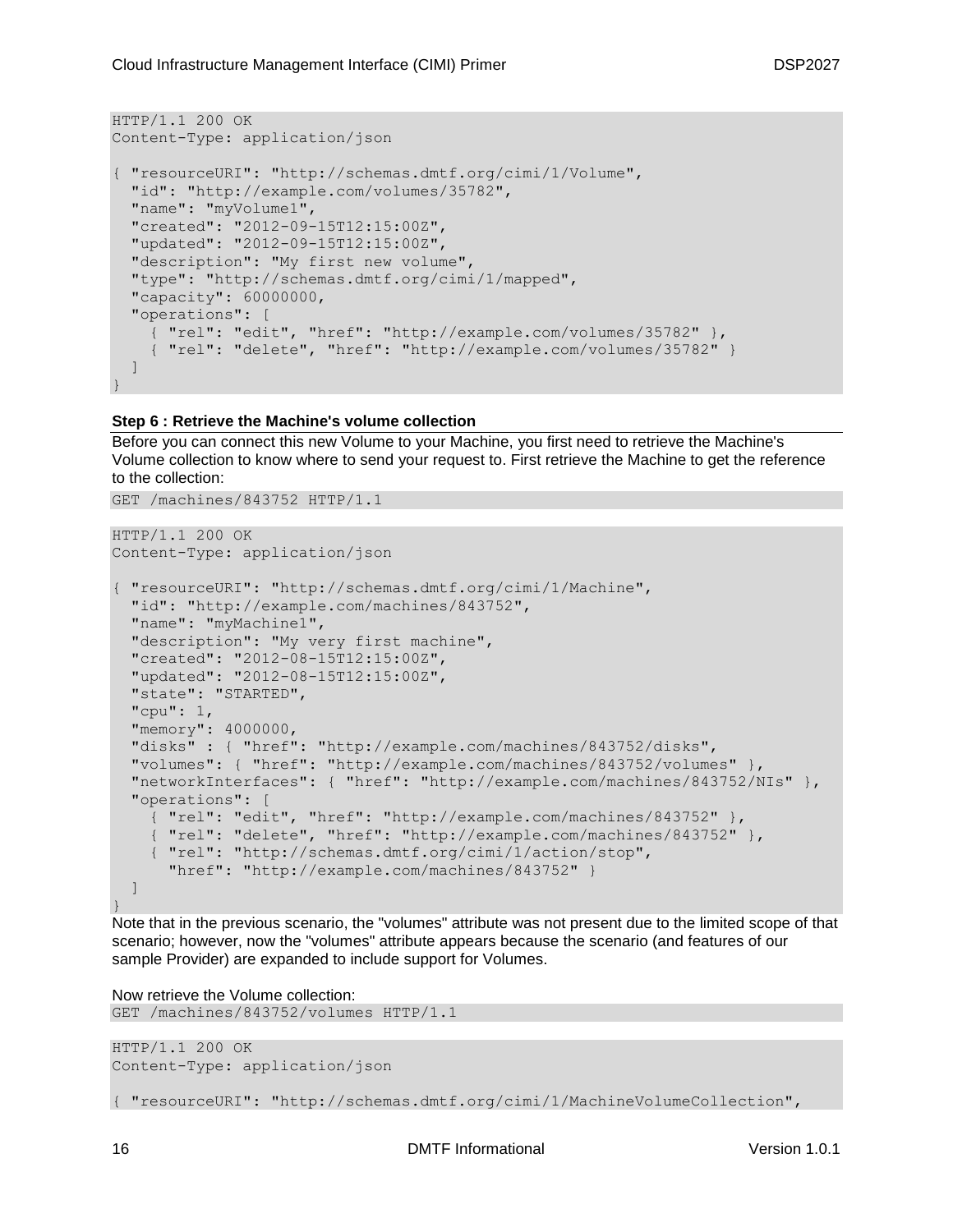}

```
 "id": "http://example.com/machines/843752/volumes",
 "operations": [
   { "rel": "add", "href": "http://example.com/machines/843752/volumes" }
 ]
```
Note that there are no Volumes currently connected to this Machine.

Alternatively, as an optimization, this collection could have been retrieved at the same time as the original Machine by using the \$expand query parameter:

```
GET /machines/843752?$expand=volumes HTTP/1.1
```

```
HTTP/1.1 200 OK
Content-Type: application/json
{ "resourceURI": "http://schemas.dmtf.org/cimi/1/Machine",
   "id": "http://example.com/machines/843752",
   "name": "myMachine1",
   "description": "My very first machine",
   "created": "2012-08-15T12:15:00Z", 
   "updated": "2012-08-15T12:15:00Z", 
   "state": "STARTED",
   "cpu": 1,
  "memory": 4000000,
   "disks" : { "href": "http://example.com/machines/843752/disks",
   "volumes": { 
     "href": "http://example.com/machines/843752/volumes",
     "resourceURI": "http://schemas.dmtf.org/cimi/1/MachineVolumeCollection",
     "id": "http://example.com/machines/843752/volumes",
     "operations": [
       { "rel": "add", "href": "http://example.com/machines/843752/volumes" }
    \mathbf{I} },
   "networkInterfaces": { "href": "http://example.com/machines/843752/NIs" },
   "operations": [
     { "rel": "edit", "href": "http://example.com/machines/843752" },
       { "rel": "delete", "href": "http://example.com/machines/843752" },
     { "rel": "http://schemas.dmtf.org/cimi/1/action/stop", 
       "href": "http://example.com/machines/843752" }
  \mathbf{I}}
```
### <span id="page-16-0"></span>**Step 7 : Connect the new Volume to a Machine**

You connect the Volume to the Machine by using the "add" operation on the Volume collection and pass in a new MachineVolume resource:

```
POST /machines/843752/volumes HTTP/1.1
Content-Type: application/json
{ "resourceURI": "http://schemas.dmtf.org/cimi/1/MachineVolume",
   "initialLocation": "V",
   "volume": { "href": "http://example.com/volumes/35782" }
}
```

```
HTTP/1.1 201 Created
Content-Type: application/json
```
{ "resourceURI": "http://schemas.dmtf.org/cimi/1/MachineVolume",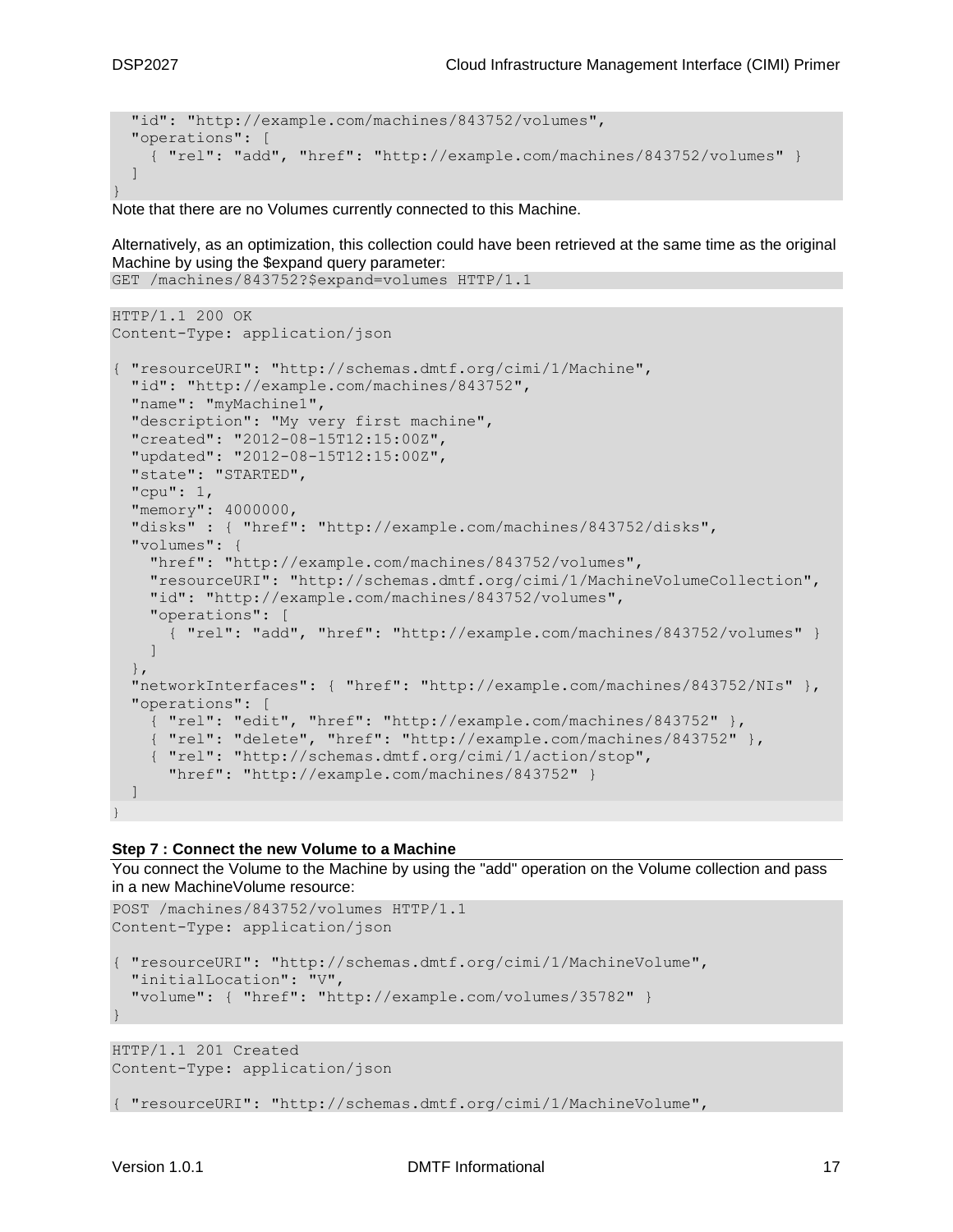GET /machines/843752/volumes HTTP/1.1

```
 "id": "http://example.com/machines/843752/volumes/1",
 "initialLocation": "V",
 "volume": { "href": "http://example.com/volumes/35782" },
 "operations": [
   { "rel": "edit", "href": "http://example.com/machines/843752/volumes/1"},
   { "rel": "delete", "href":"http://example.com/machines/843752/volumes/1"}
 ]
```
## **Step 8 : Query the Machine's volume collection to verify the update**

Retrieve the Machine's volume collection to get the complete list of Volumes and use the list to verify the update was successful:

```
HTTP/1.1 200 OK
Content-Type: application/json
{ "resourceURI": "http://schemas.dmtf.org/cimi/1/MachineVolumeCollection",
   "id": "http://example.com/machines/843752/volumes",
   "machineVolumes": [
   { "resourceURI": "http://schemas.dmtf.org/cimi/1/MachineVolumes",
     "id": "http://example.com/machines/843752/volumes/1",
     "initialLocation": "V",
     "volume": { "href": "http://example.com/volumes/35782" },
     "operations": [
       { "rel":"edit","href":"http://example.com/machines/843752/volumes/1"},
       { "rel":"delete","href":"http://example.com/machines/843752/volumes/1"}
     ]
   },
   "operations": [
     { "rel": "add", "href": "http://example.com/machines/843752/volumes" }
   ]
}
```
<span id="page-17-0"></span>}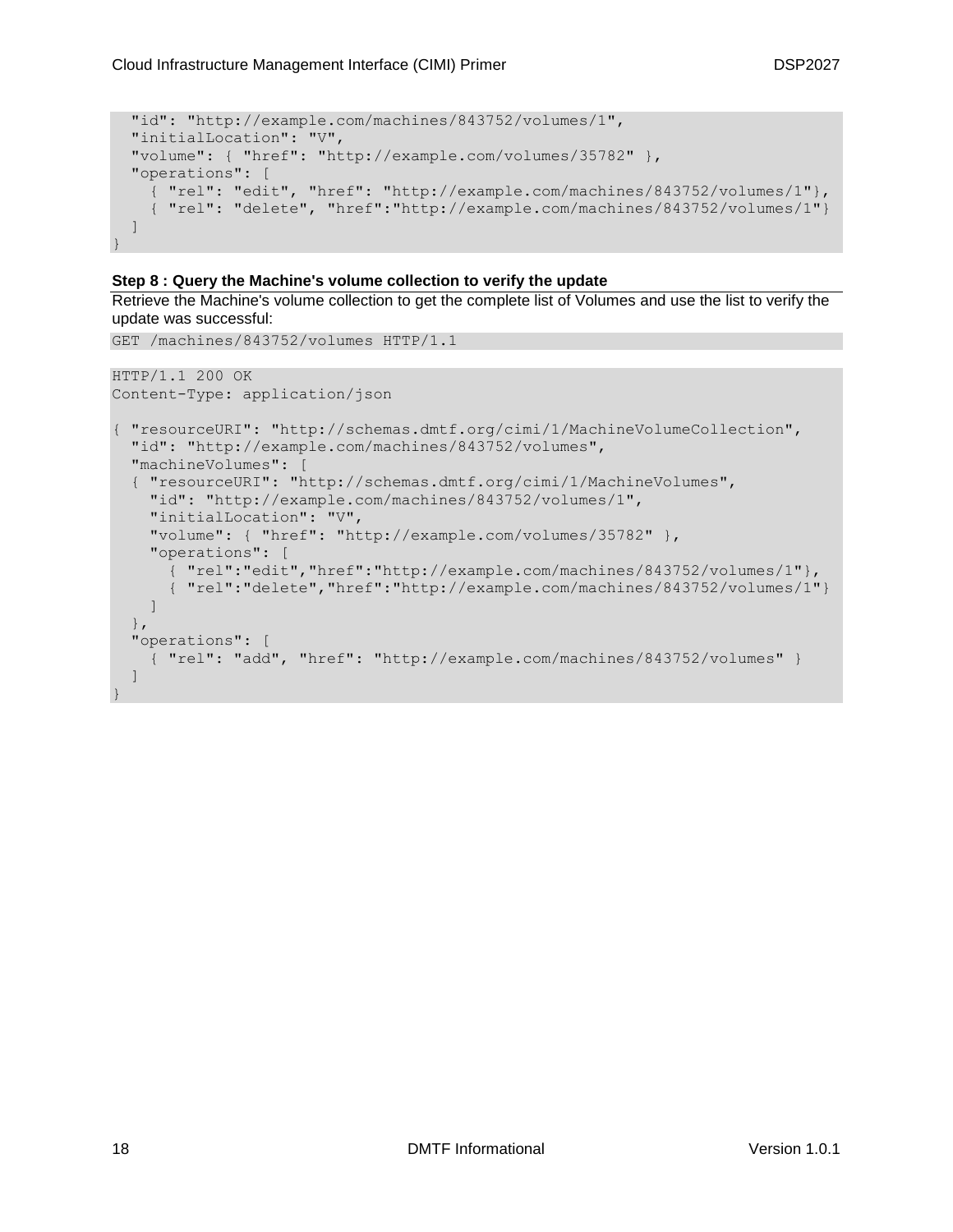# <span id="page-18-0"></span>**Scenario 3 : Defining and Using Machine Templates**

This scenario will create a new Machine Template that will then be used to create a new Machine. Machine Templates are convenience resources that allow for well-defined descriptions (configuration, image, etc.) of a Machine to be persisted such that it can be reused later. This feature is particularly useful when the user of the new Machine may not be technically savvy enough to know all of the details necessary to create the Machine. Commonly, Machine Templates are created for demos, or complex configurations, where a particular Machine Image must be used on a particular Machine Configuration. Machine Templates allow this information to be persisted and easily reused.

<span id="page-18-1"></span>For convenience, reuse the configuration information already obtained in the previous scenarios.

#### **Step 1 : Retrieve the CEP**

The CEP will provide the links to the set of resources that are available in this Cloud. Retrieve the CEP to discover the URL to each collection:

GET / HTTP/1.1

```
HTTP/1.1 200 OK
Content-Type: application/json
```

```
{ "resourceURI": "http://schemas.dmtf.org/cimi/1/CloudEntryPoint",
   "id": "http://example.com/CEP",
  "baseURI": "http://example.com/",
  "machines": { "href": "http://example.com/machines" },
  "machineTemplates": { "href": "http://example.com/machineTemplates" },
  "machineConfigs": { "href": "http://example.com/machineConfigs" },
  "machineImages": { "href": "http://example.com/machineImages" },
  "credentials": { "href": "http://example.com/credentials" }
}
```
#### <span id="page-18-2"></span>**Step 2 : Create a new Machine Template**

From the previous scenarios, you already have the MachineConfiguration, MachineImage, and Credential resources that you will reuse for this MachineTemplate:

MachineImage:

```
http://example.com/images/WinXP-SP2
```
#### MachineConfiguration:

http://example.com/configs/tiny

#### Credential:

http://example.com/creds/12345

Before you can create the new MachineTemplate, you first need to determine the URL to which the POST is sent. This location is obtained from the MachineTemplate collection URL that was returned as part of the CEP:

```
GET /machineTemplates HTTP/1.1
```

```
HTTP/1.1 200 OK
Content-Type: application/json
{ "resourceURI": "http://schemas.dmtf.org/cimi/1/MachineTemplateCollection",
   "id": "http://example.com/machineTemplates",
   "operations": [
     { "rel": "add", "href": "http://example.com/machineTemplates" }
\blacksquare
```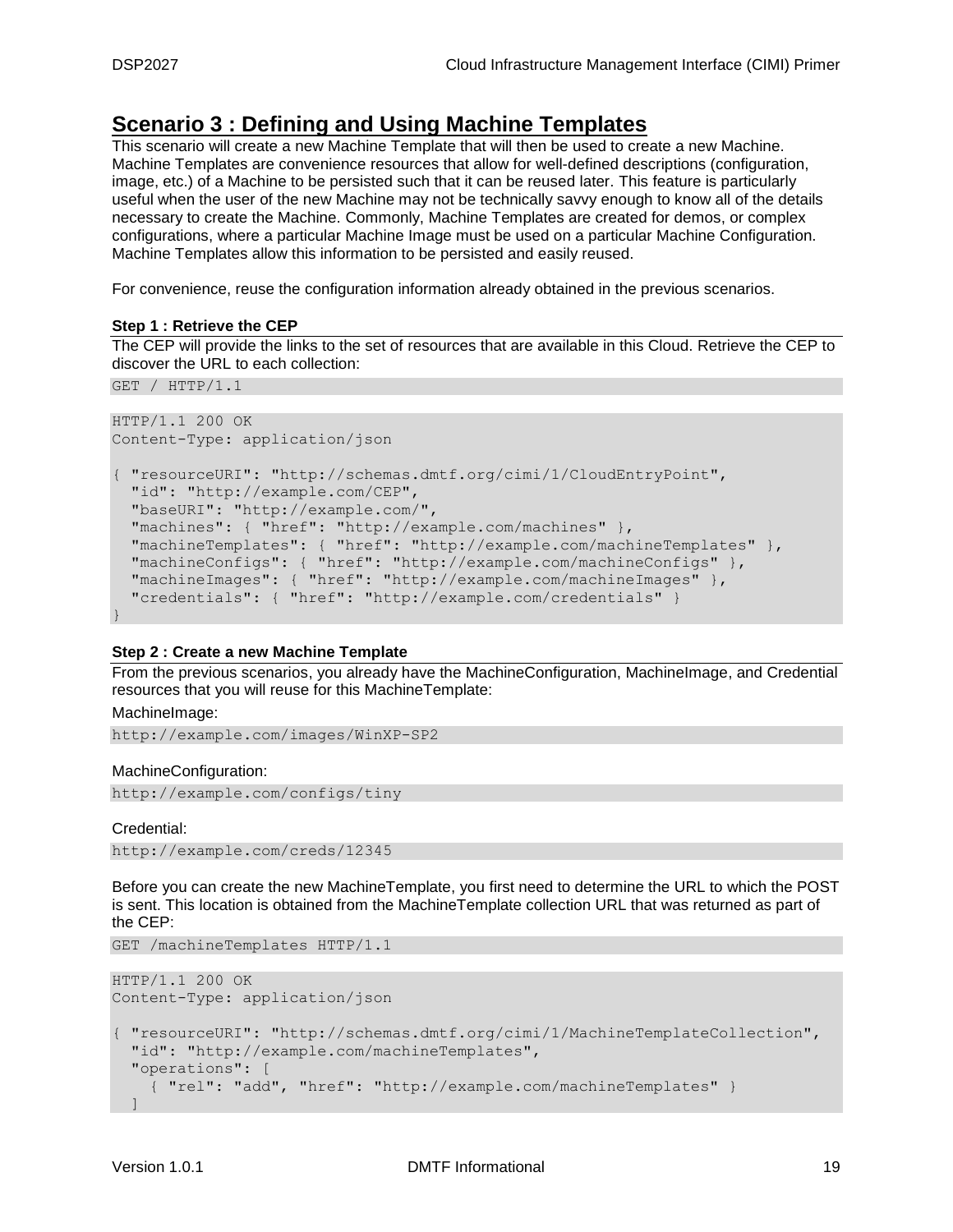Note that there are no MachineTemplates in the environment right now.

#### Now create the new MachineTemplate resource:

}

```
POST /machineTemplates HTTP/1.1
Content-Type: application/json
{ "resourceURI": "http://schemas.dmtf.org/cimi/1/MachineTemplate",
   "name": "Demo1",
  "description": "My first demo",
   "machineConfig": { "href": "http://example.com/configs/tiny" },
   "machineImage": { "href": "http://example.com/images/WinXP-SP2" }, 
   "credential": { "href": "http://example.com/creds/12345" }
}
```
HTTP/1.1 201 Created Location: http://example.com/machineTemplates/82754

# <span id="page-19-0"></span>**Step 3 : Create a new Machine by using a Machine Template**

Now create a new Machine by using this Machine Template:

```
POST /machines HTTP/1.1
Content-Type: application/json
{ "resourceURI": "http://schemas.dmtf.org/cimi/1/MachineCreate",
   "name": "myMachine2",
   "description": "My second machine",
   "machineTemplate": { "href": "http://example.com/machineTemplates/82754" }
}
```
HTTP/1.1 201 Created Location: http://example.com/machines/843799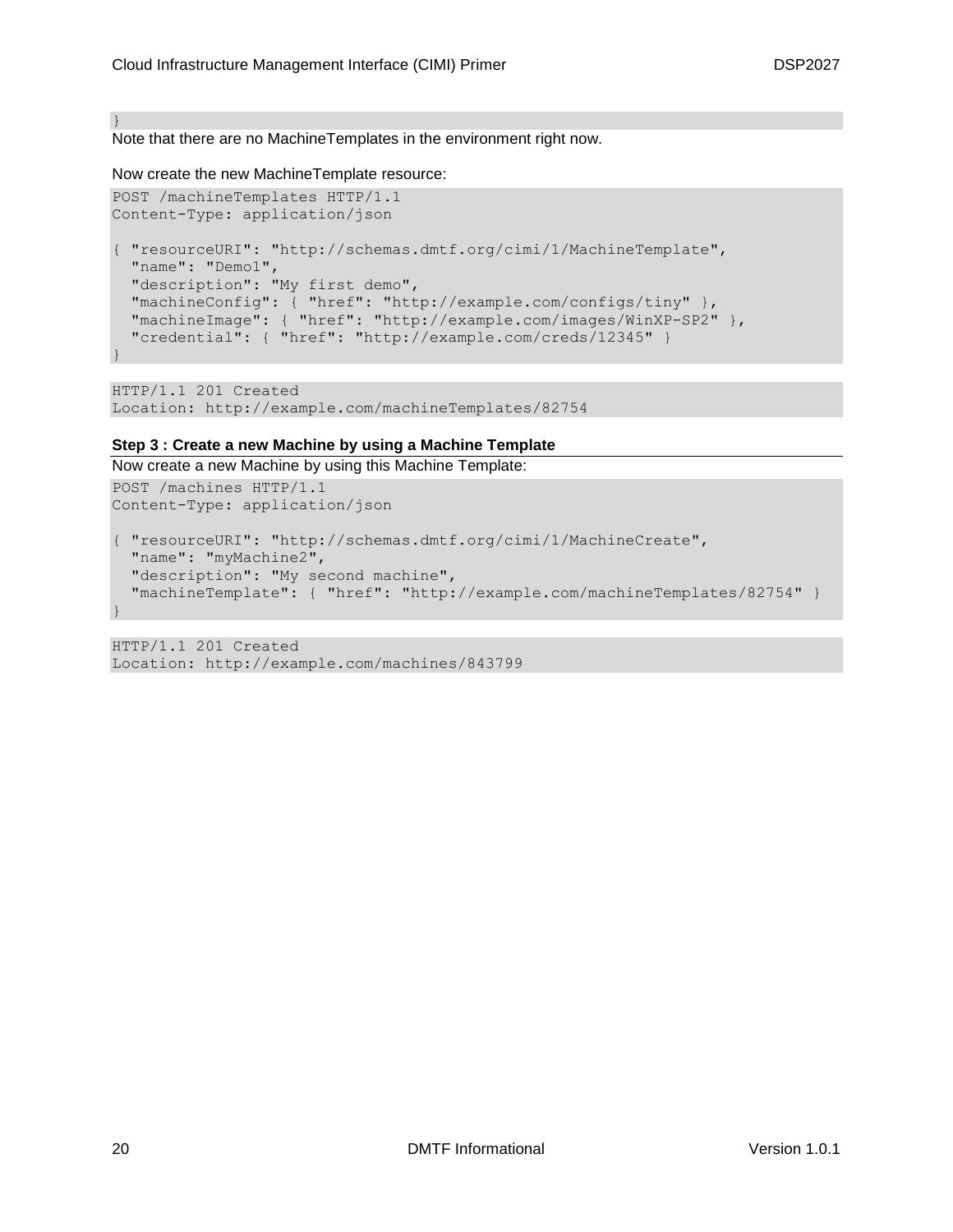# <span id="page-20-0"></span>**Scenario 4 : Creating a New Machine from an existing Volume**

This scenario will create a new Machine that boots from an existing Volume. This simple example assumes that the user knows that there is an existing Volume with the bootable property equal to true.

#### <span id="page-20-1"></span>**Step 1 : Retrieve the CEP**

The CEP will provide the links to the set of resources that are available in this Cloud. Retrieve the CEP to discover the URL to each collection:

```
GET / HTTP/1.1
HTTP/1.1 200 OK
Content-Type: application/json
{ "resourceType": "http://schemas.dmtf.org/cimi/1/CloudEntryPoint",
   "id": "http://example.com/CEP",
   "baseURI": "http://example.com/",
   "resourceMetadata": { "href": "http://example.com/resourceMetadata" },
   "machines": { "href": "http://example.com/machines" },
   "machineConfigs": { "href": "http://example.com/machineConfigs" },
   "machineImages": { "href": "http://example.com/machineImages" },
   "credentials": { "href": "http://example.com/credentials" }, 
  "volumes": { "href": "http://example.com/volumes" },
   "volumeConfigs": { "href": "http://example.com/vConfigs" }
```
#### **Step 2 : Get the list of Volumes to determine which to use**

When you create a new Machine from a Volume, you need to decide which Volume to use. The Volume collection is the set of existing Volumes that this Cloud offers:

```
GET /volumes HTTP/1.1
```
<span id="page-20-2"></span>}

```
HTTP/1.1 200 OK
Content-Type: application/json
{ "resourceType": "http://schemas.dmtf.org/cimi/1/VolumeCollection",
   "id": "http://example.com/volumes",
   "volumes": [
     { "resourceType": "http://schemas.dmtf.org/cimi/1/Volume",
       "id": "http://example.com/volumes/vol1",
       "name": "Win7-Bootable",
       "created": "2012-08-15T12:15:00Z",
       "updated": "2012-08-15T12:15:00Z",
       "description": "A bootable volume running Windows 7", 
       "state": "AVAILABLE",
      "capacity": 60000000,
       "bootable": true
     },
     { "resourceType": "http://schemas.dmtf.org/cimi/1/Volume",
       "id": "http://example.com/volumes/vol2",
       "name": "Generic Volume",
       "created": "2012-08-15T12:15:00Z",
       "updated": "2012-08-15T12:15:00Z",
       "description": "A generic volume for Windows", 
       "state": "AVAILABLE",
      "capacity": 60000000,
       "bootable": true
```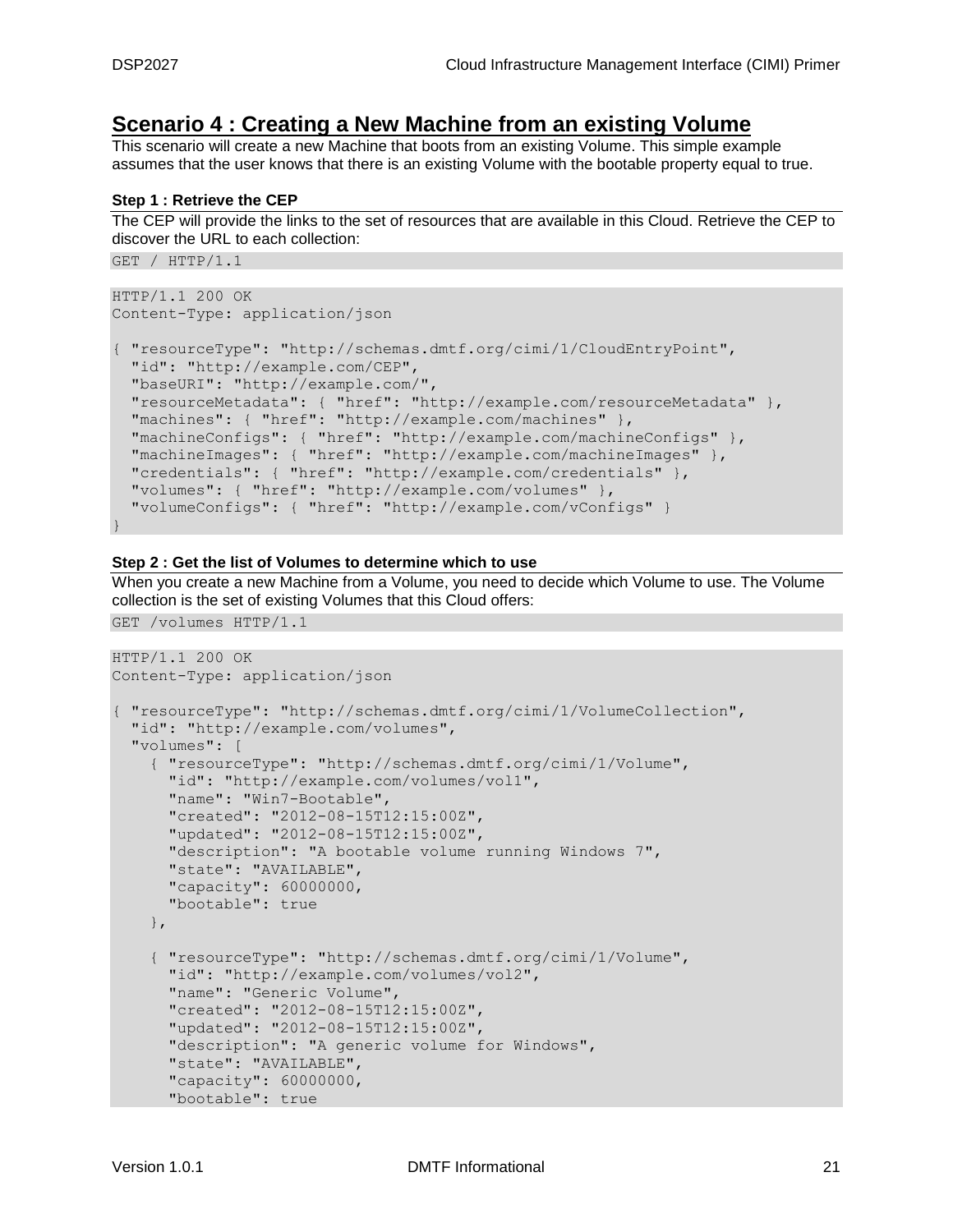] }

}

### **Step 2.1 : Choose a Volume**

Next examine each Volume to find the one that meets your needs. The first one is acceptable, so you will use it later.

#### <span id="page-21-0"></span>**Step 3 : Create a new Machine**

Retrieve the Machines collection so you know where to POST a new Machine to: GET /machines HTTP/1.1

```
HTTP/1.1 200 OK
Content-Type: application/json
{ "resourceType": "http://schemas.dmtf.org/cimi/1/MachineCollection",
   "id": "http://example.com/machines",
   "operations": [
     { "rel": "add", "href": "http://example.com/machines" }
   ]
}
```
Now create a new one, connecting it to the bootable Volume:

```
POST /machines HTTP/1.1
Content-Type: application/json
{ "resourceType": "http://schemas.dmtf.org/cimi/1/MachineCreate",
   "name": "myMachine2",
   "description": "My second machine", 
   "machineTemplate": {
     "volumes": [ 
       { "initialLocation": "V", 
         "href": "http://example.com/volumes/vol1" }
     ]
   }
}
```
Note that the MachineTemplate in this case does not specify a MachineImage or MachineConfiguration to use. In this example, for simplicity, you can assume that the Provider has default values for those.

```
HTTP/1.1 201 Created
Location: http://example.com/machines/852108
```
#### <span id="page-21-1"></span>**Step 4 : Query new Machine**

Retrieve the Machine to get the full representation of the new Machine:

```
GET /machines/852108 HTTP/1.1
```

```
HTTP/1.1 200 OK
Content-Type: application/json
{ "resourceType": "http://schemas.dmtf.org/cimi/1/Machine",
   "id": "http://example.com/machines/852108",
   "name": "myMachine2",
   "description": "My second machine",
   "created": "2012-03-26T10:04:00Z", 
   "updated": "2012-03-26T10:04:00Z",
```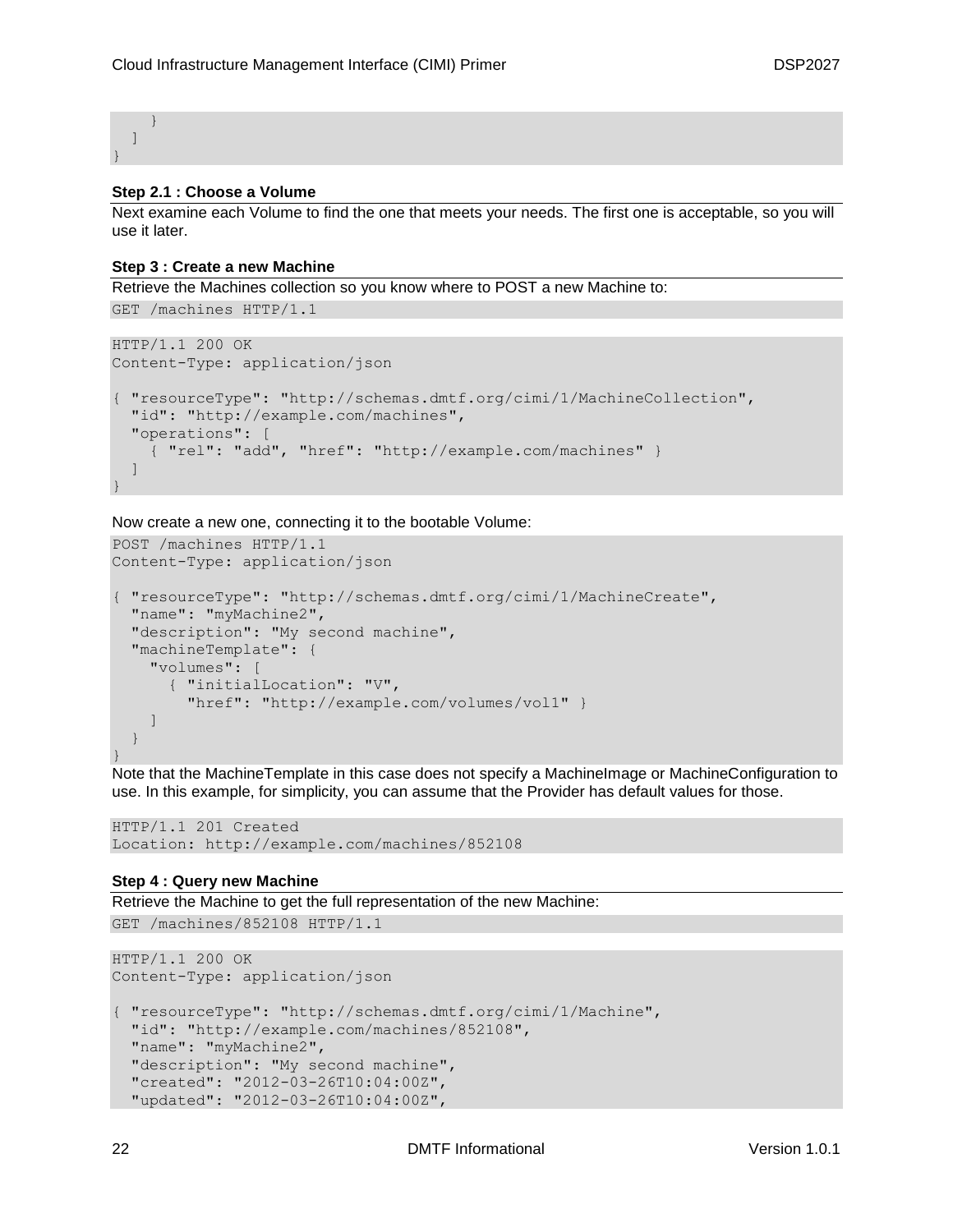}

```
 "state": "STOPPED",
 "cpu": "1",
"memory": 4000000,
 "disks" : { "href": "http://example.com/machines/852108/disks",
 "volumes": { "href": "http://example.com/machines/852108/volumes" },
 "networkInterfaces": { "href": "http://example.com/machines/852108/NIs",
 "operations": [
   { "rel": "edit", "href": "http://example.com/machines/852108" },
   { "rel": "delete", "href": "http://example.com/machines/852108" },
  { "rel": "http://schemas.dmtf.org/cimi/1/action/start", 
    "href": "http://example.com/machines/852108" }
 ]
```
Notice the "state" attribute on the Machine is "STOPPED", which is the initial state of a new machine.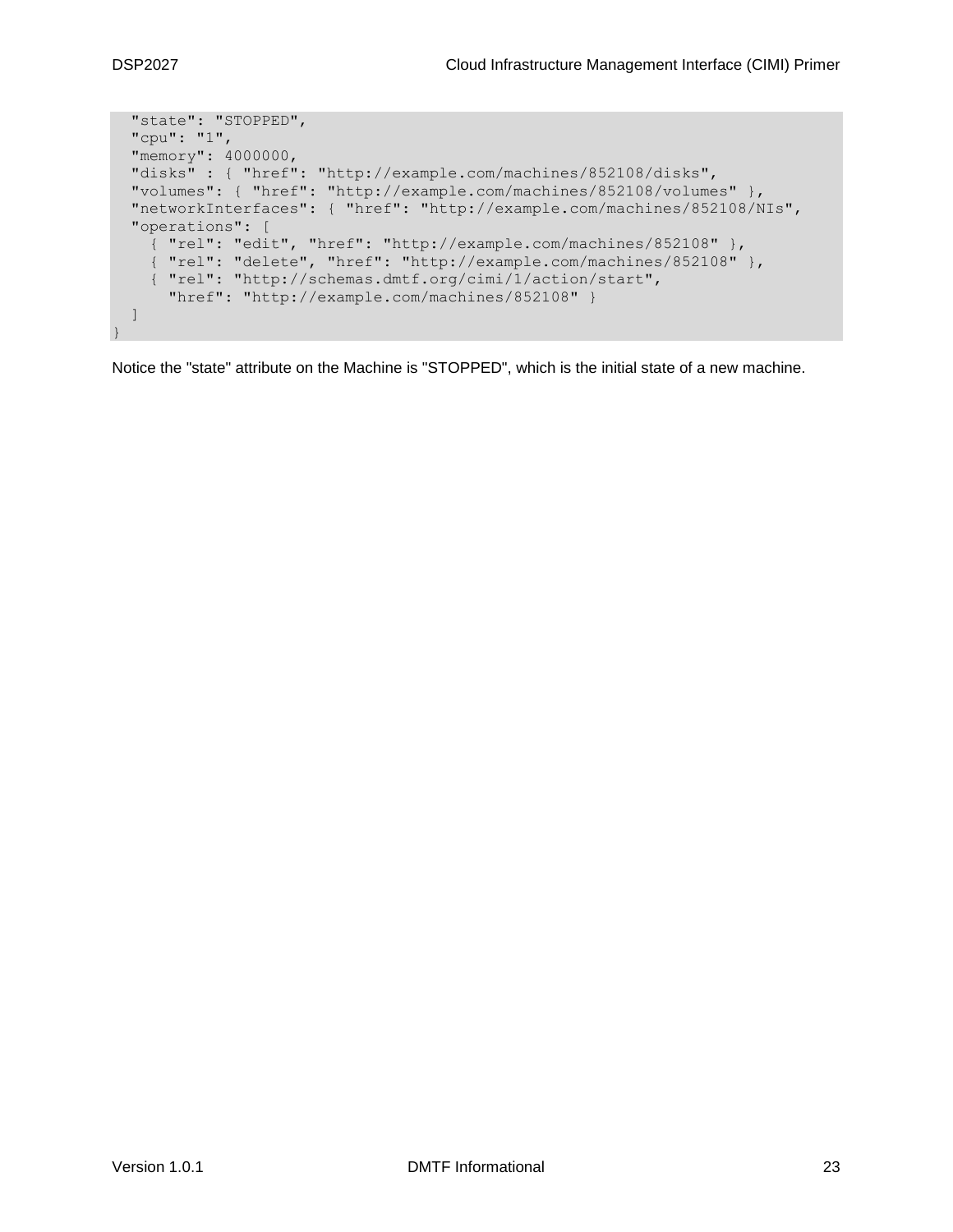# <span id="page-23-0"></span>**Scenario 5 : Defining and Using System Templates**

This scenario will create a new System Template that will then be used to create a new System. System Templates are convenience resources that allow for well-defined descriptions (configuration, image, etc.) of a System to be persisted such that it can be reused later.

# <span id="page-23-1"></span>**Step 1 : Retrieve the CEP**

The CEP will provide the links to the set of resources that are available in this Cloud. Retrieve the CEP to discover the URL to each collection:

```
GET / HTTP/1.1
```

```
HTTP/1.1 200 OK
Content-Type: application/json
{ "resourceURI": "http://schemas.dmtf.org/cimi/1/CloudEntryPoint",
   "id": "http://example.com/CEP",
   "baseURI": "http://example.com/",
   "systemTemplates": { "href": "http://example.com/systemTemplates" },
   "machineTemplates": { "href": "http://example.com/machineTemplates" },
   "credentialTemplates": { "href": "http://example.com/credentialTemplates"}, 
   "volumeTemplates": { "href": "http://example.com/volumeTemplates" }
}
```
# <span id="page-23-2"></span>**Step 2 : Create a new System Template**

You will define a SystemTemplate that when instantiated creates a Machine, a Volume connected to the Machine, and a Credential resource. To achieve this configuration, you will include in the SystemTemplate definition a MachineTemplate by value, a VolumeTemplate by reference, and a CredentialTemplate by reference. The VolumeTemplate and CredentialTemplate resources are already available:

VolumeTemplate:

http://example.com/volumeTemplates/95839

CredentialTemplate:

http://example.com/credentialTemplates/72000

Note: Alternatively, you could have included the VolumeTemplate and CredentialTemplate by value in the MachineTemplate definition below. However, it is beneficial to immediately see in the SystemTemplate which resources are involved and generally, automatic creation of the credential is more secure.

Before you can create the new SystemTemplate, you first need to determine the URL to which the POST is sent. This location is obtained from the SystemTemplate collection URL that was returned as part of the CEP:

```
GET /systemTemplates HTTP/1.1
```

```
HTTP/1.1 200 OK
Content-Type: application/json
{ "resourceURI": "http://schemas.dmtf.org/cimi/1/SystemTemplateCollection",
   "id": "http://example.com/systemTemplates",
   "operations": [
     { "rel": "add", "href": "http://example.com/systemTemplates" }
   ] 
}
```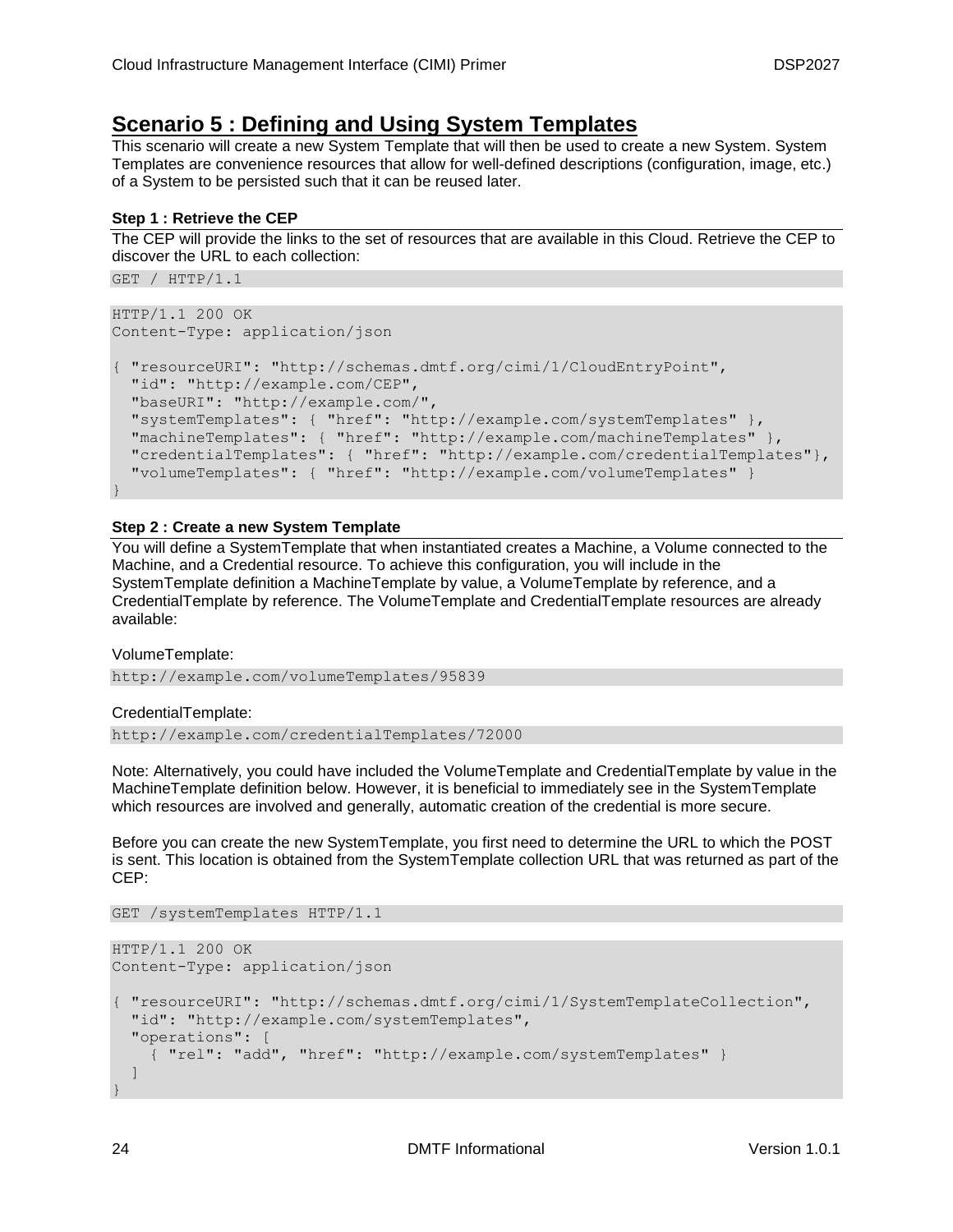Now create the new System Template resource:

```
POST /systemTemplates HTTP/1.1
Content-Type: application/json
{ "resourceURI": "http://schemas.dmtf.org/cimi/1/SystemTemplate",
  "name": "System Demo1",
   "description": "My first system template demo",
   "componentDescriptors": [
     { "name": "MyMachine",
      "type": "http://schemas.dmtf.org/cimi/1/Machine",
       "machineTemplate":
         { "name" : "Machine in system demo", 
           "description" : "Machine in system",
           "machineConfig": { "href": "http://example.com/configs/tiny" },
           "machineImage": { "href": "http://example.com/images/WinXP-SP2" },
           "credential": { "href": "#MyCredential" },
           "volumes": [
             { "initialLocation": "/vol",
               "href": "#MyVolume"
 }
           ]
         }
     },
     { "name": "MyCredential",
      "type": "http://schemas.dmtf.org/cimi/1/Credential",
       "credentialTemplate": 
         { "href": "http://example.com/credentialTemplates/72000" }
     },
     { "name": "MyVolume",
       "type": "http://schemas.dmtf.org/cimi/1/Volume",
       "volumeTemplate": { "href": "http://example.com/volumeTemplates/95839"}
     }
   ]
}
```
HTTP/1.1 201 Created Location: http://example.com/systemTemplates/48920

### <span id="page-24-0"></span>**Step 3 : Create a new System by using a System Template**

```
Now create a new System by using this System Template:
POST /systems HTTP/1.1
Content-Type: application/json
{ "resourceURI": "http://schemas.dmtf.org/cimi/1/SystemCreate",
  "name": "MySystem1",
  "description": "My first system",
   "systemTemplate": { "href": "http://example.com/systemTemplates/48920" }
}
```

```
HTTP/1.1 201 Created
Location: http://example.com/systems/78342
```
Note that, alternatively, the Provider could have decided to return a reference to a Job resource instead of waiting until the System is completely created. Instead of the above 201 response, this could have resulted in the following response:

HTTP/1.1 202 Accepted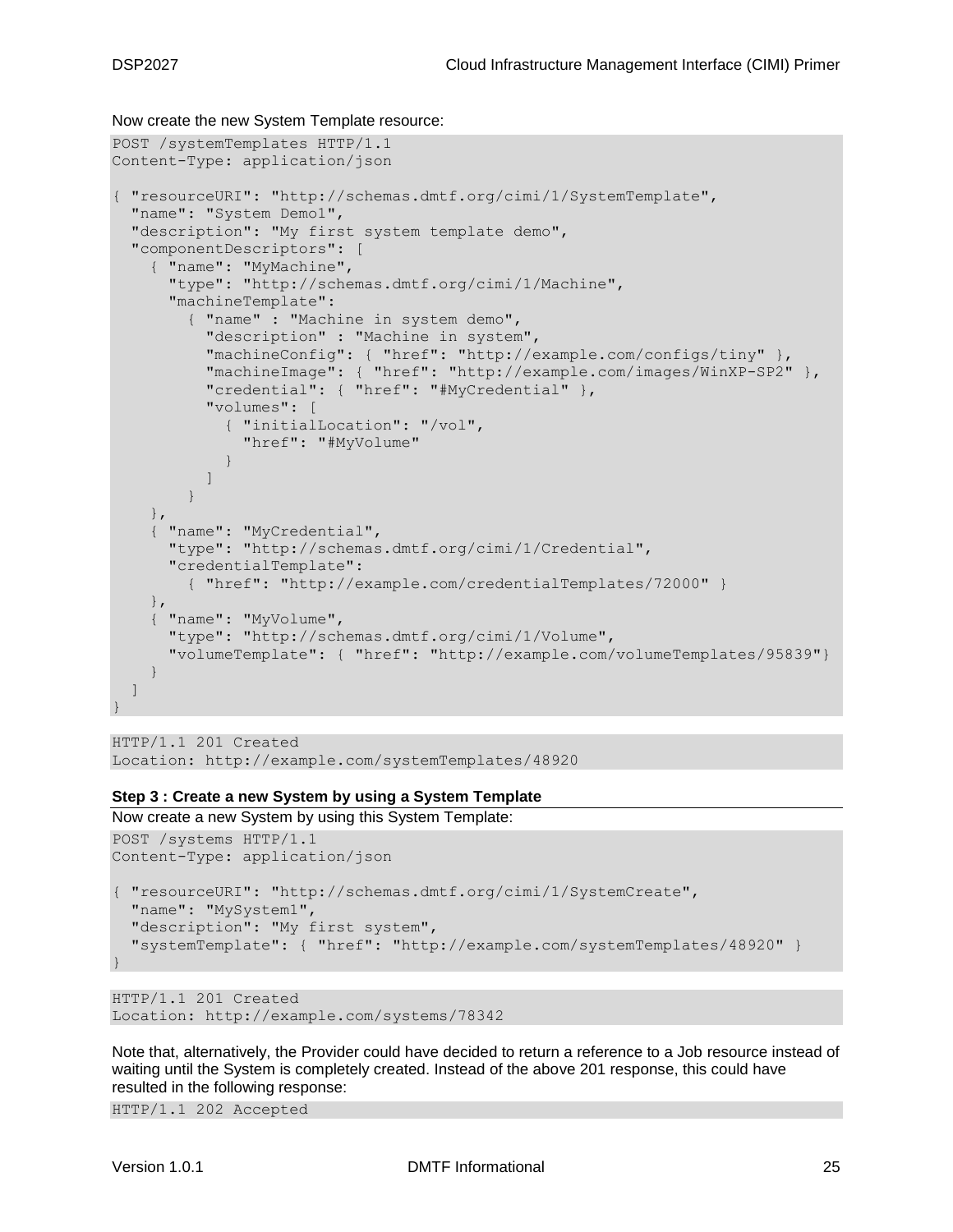```
CIMI-Job-URI: http://example.com/Jobs/90001
```

```
{ "resourceURI": "http://schemas.dmtf.org/cimi/1/Job",
  "id": "http://example.com/Jobs/90001",
  "name": "SystemCreationJob",
  "created": "2012-03-15T12:15:00Z", 
  "updated": "2012-03-15T12:15:00Z", 
   "targetResource": { "href": "http://example.com/systems"}, 
   "affectedResources": {
    "href": " http://example.com/systems/110001",
  },
  "action": "add",
  "status": "RUNNING",
   "progress": 30,
   "timeOfStatusChange": "2012-03-15T12:15:00Z",
   "isCancellable": "true",
   "nestedJobs": [
     { "href": "http://example.com/Jobs/90002" },
     { "href": "http://example.com/Jobs/90003" }
 \mathbf{I}}
```
According to this response, the Provider chose to create two nested Jobs and the "affectedResources" attribute includes a reference to the newly created System. Periodic retrieval of the Job's representation will allow the Consumer to determine when the Job is completed, i.e., it is completed when the "progress" attribute has a value of 100.

## <span id="page-25-0"></span>**Step 4 : Query the new System**

Retrieve the System to get the full representation of the new System: GET /systems/87342

```
HTTP/1.1 200 OK
Content-Type: application/json
{ "resourceURI": "http://schemas.dmtf.org/cimi/1/System",
   "id": "http://example.com/systems/78342",
  "name": "MySystem1",
   "description": "My first system",
   "created": "2012-08-15T12:15:00Z",
   "updated": "2012-08-15T12:15:00Z",
   "state": "STOPPED",
   "machines": { "href": "http://example.com/systems/87432/machines" },
   "credentials": { "href": "http://example.com/systems/87342/creds" },
   "volumes": { "href": "http://example.com/systems/87342/vols" },
   "operations" : [
     {"rel": "edit", "href": "http://example.com/systems/78342" }
   ]
}
```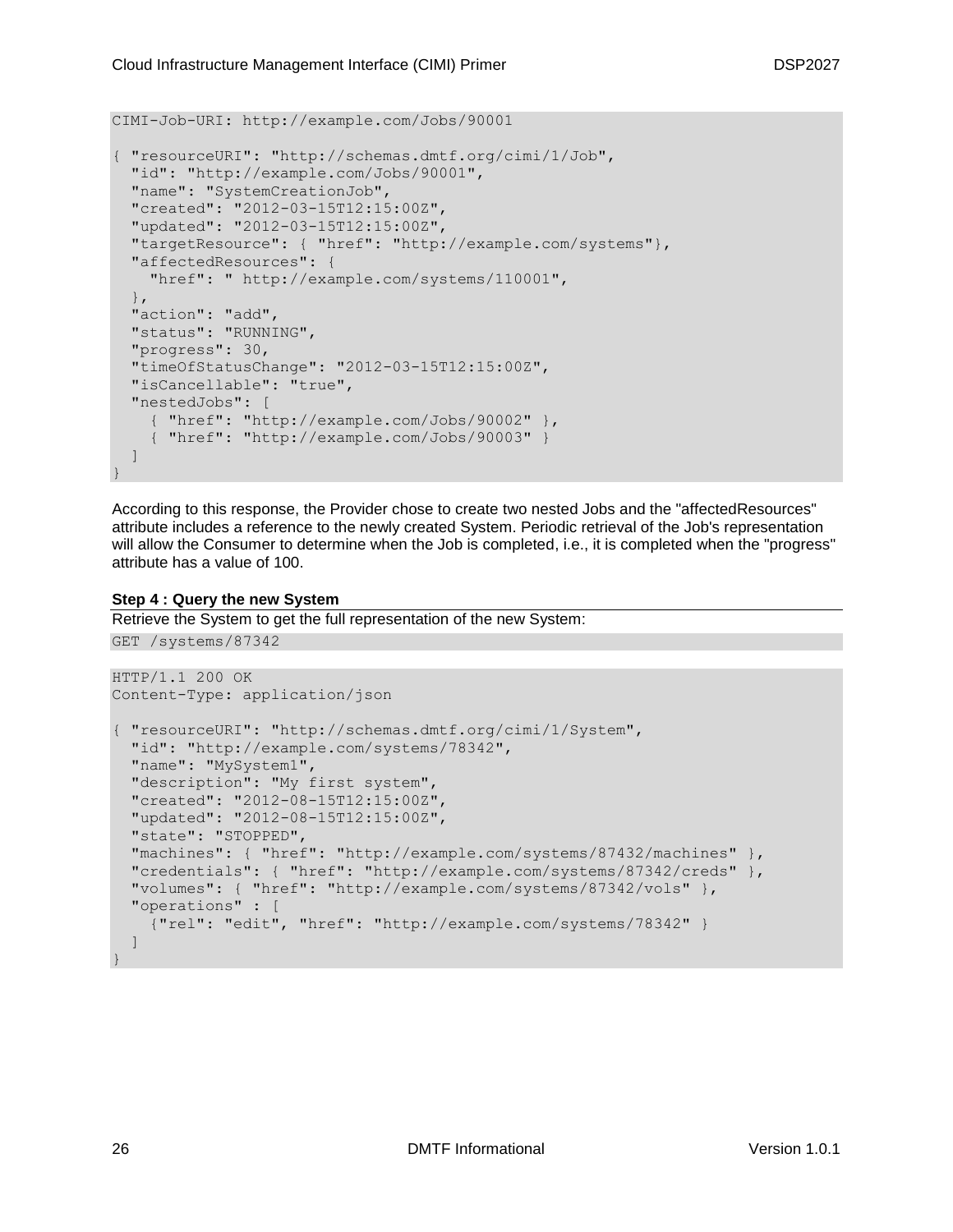# <span id="page-26-0"></span>**Scenario 6 : Editing System Templates**

<span id="page-26-1"></span>In this scenario you will add a second Machine to an existing System Template.

### **Step 1 : Edit an existing System Template**

You will edit the System Template created in a previous scenario and add another machine that shares its credential and volume resources:

#### SystemTemplate:

http://example.com/systemTemplates/48920

# Retrieve the existing SystemTemplate definition: GET /systemTemplates/48920 HTTP/1.1

```
HTTP/1.1 200 OK
Content-Type: application/json
{ "resourceURI": "http://schemas.dmtf.org/cimi/1/SystemTemplate",
  "name": "System Demol",
   "description": "My first system template demo",
   "created": "2012-08-15T12:15:00Z",
   "updated": "2012-08-15T12:15:00Z",
   "componentDescriptors": [
     { "name": "MyMachine",
      "type": "http://schemas.dmtf.org/cimi/1/Machine",
       "machineTemplate":
         { "name" : "Machine in system demo", 
           "description" : "Machine in system",
           "machineConfig": { "href": "http://example.com/configs/tiny" },
           "machineImage": { "href": "http://example.com/images/WinXP-SP2" },
           "credential": { "href": "#MyCredential" },
           "volumes": [
             { "initialLocation": "/vol",
               "href": "#MyVolume"
 }
 ]
         }
     },
     { "name": "MyCredential",
      "type": "http://schemas.dmtf.org/cimi/1/Credential",
       "credentialTemplate": 
         { "href": "http://example.com/credentialTemplates/72000" }
     },
      "name": "MyVolume",
       "type": "http://schemas.dmtf.org/cimi/1/Volume",
       "volumeTemplate": { "href": "http://example.com/volumeTemplates/95839"}
     }
  \frac{1}{\sqrt{2}} "operations" : [
     { "rel":"edit", "href": "http://example.com/systemTemplates/48920" }
   ]
}
```
### Now update the SystemTemplate resource:

```
PUT /systemTemplates/48920 HTTP/1.1
Content-Type: application/json
```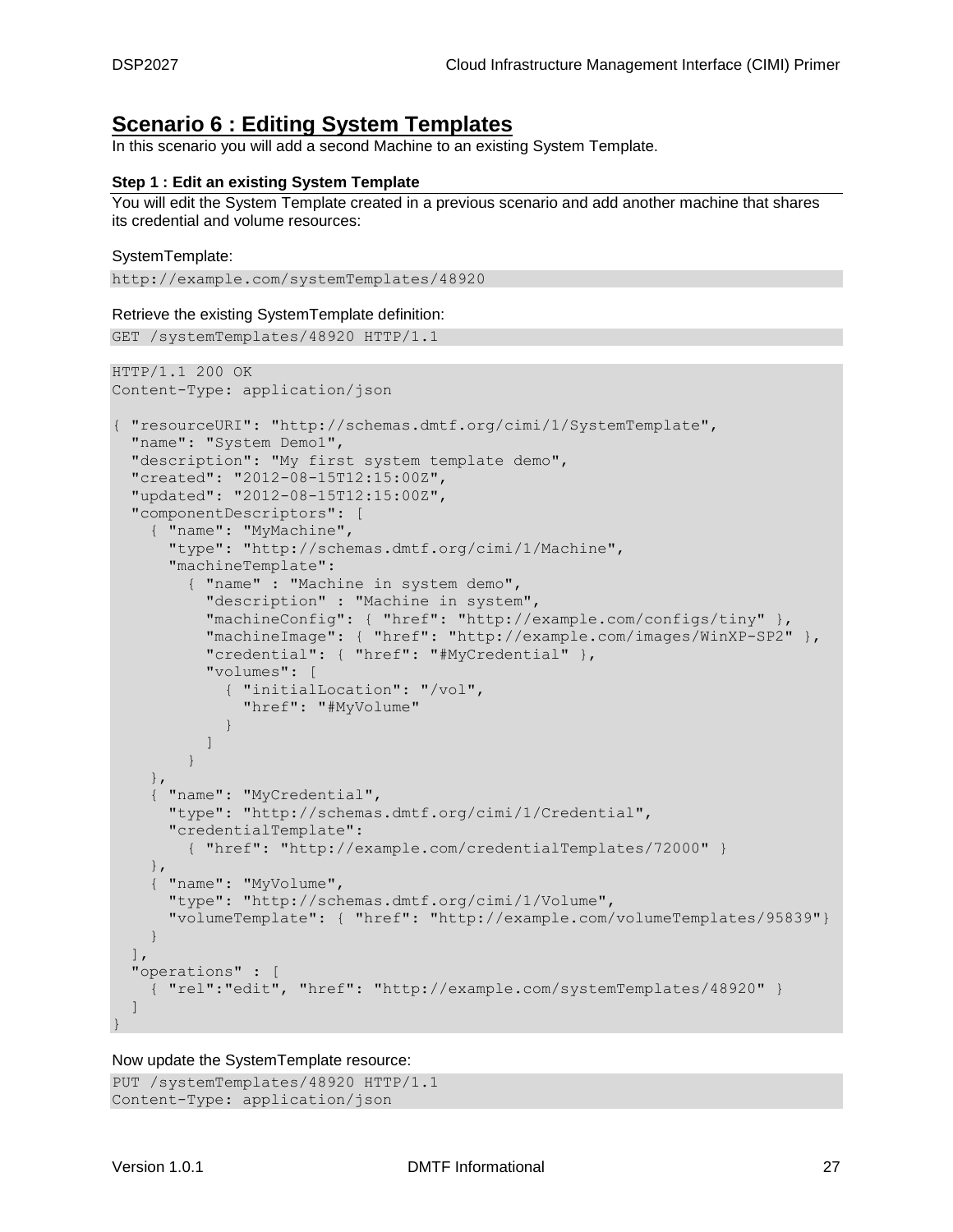```
{ "resourceURI": "http://schemas.dmtf.org/cimi/1/SystemTemplate",
  "name": "System Demo1",
  "description": "My first system template demo",
  "componentDescriptors": [
     { "name": "MyMachine",
      "type": "http://schemas.dmtf.org/cimi/1/Machine",
       "machineTemplate":
         { "name" : "Machine in system demo", 
           "description" : "Machine in system",
           "machineConfig": { "href": "http://example.com/configs/tiny" },
           "machineImage": { "href": "http://example.com/images/WinXP-SP2" },
           "credential": { "href": "#MyCredential" },
           "volumes": [
             { "initialLocation": "/vol",
              "href": "#MyVolume",
 }
           ]
        },
       "quantity": 2
     },
     { "name": "MyCredential",
      "type": "http://schemas.dmtf.org/cimi/1/Credential",
       "credentialTemplate": 
        { "href": "http://example.com/credentialTemplates/72000" }
    },
     { "name": "MyVolume",
       "type": "http://schemas.dmtf.org/cimi/1/Volume",
       "volumeTemplate": { "href": "http://example.com/volumeTemplates/95839"}
     }
  ]
}
```

```
HTTP/1.1 200 OK
Content-Type: application/json
```

```
{ "resourceURI": "http://schemas.dmtf.org/cimi/1/SystemTemplate",
  "name": "System Demo1",
  "description": "My first system template demo",
  "created": "2012-09-15T12:15:00Z",
  "updated": "2012-09-15T12:15:00Z",
  "componentDescriptors": [
     { "name": "MyMachine",
      "type": "http://schemas.dmtf.org/cimi/1/Machine",
       "machineTemplate":
         { "name" : "Machine in system demo", 
           "description" : "Machine in system",
           "machineConfig": { "href": "http://example.com/configs/tiny" },
           "machineImage": { "href": "http://example.com/images/WinXP-SP2" },
           "credential": { "href": "#MyCredential" },
           "volumes": [
             { "initialLocation": "/vol",
               "href": "#MyVolume"
 }
          ]
         },
       "quantity": 2
```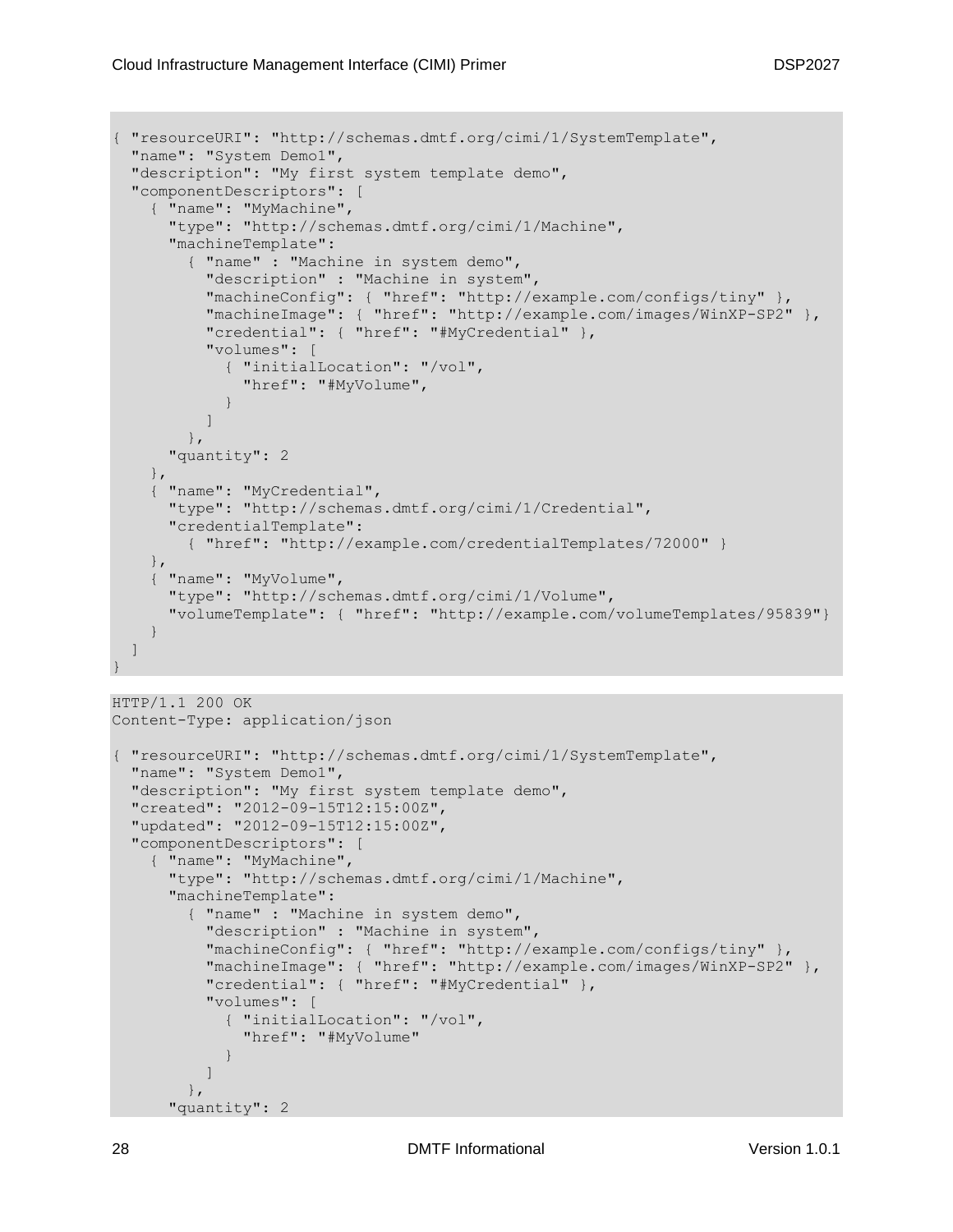```
 },
     { "name": "MyCredential",
      "type": "http://schemas.dmtf.org/cimi/1/Credential",
       "credentialTemplate": 
         { "href": "http://example.com/credentialTemplates/72000" }
     },
     { "name": "MyVolume",
       "type": "http://schemas.dmtf.org/cimi/1/Volume",
       "volumeTemplate": { "href": "http://example.com/volumeTemplates/95839"}
    }
  ],
   "operations": [
     { "rel": "edit", "href": "http://example.com/systemTemplates/48920" }
  ]
}
```
### <span id="page-28-0"></span>**Step 2 : Create a new System using a System Template**

Now create a new System using this System Template by sending a POST to the same URL that you used in the previous scenario to create a new System:

```
POST /systems HTTP/1.1
Content-Type: application/json
{ "resourceURI": "http://schemas.dmtf.org/cimi/1/SystemCreate",
   "name": "MySystem2",
  "description": "My second system",
   "systemTemplate": { "href": "http://example.com/systemTemplates/48920" }
}
```

```
HTTP/1.1 201 Created
Location: http://example.com/systems/78343
```
### <span id="page-28-1"></span>**Step 3 : Query the new System**

Retrieve the System to get the full representation of the new System: GET /systems/87343

```
HTTP/1.1 200 OK
Content-Type: application/json
{ "resourceURI": "http://schemas.dmtf.org/cimi/1/System",
   "id": "http://example.com/systems/78342",
  "name": "MySystem2",
   "description": "My second system",
   "created": "2012-10-15T12:15:00Z",
   "updated": "2012-10-15T12:15:00Z",
   "state": "STOPPED",
   "machines": { "href": "http://example.com/systems/87432/machines" },
   "credentials": { "href": "http://example.com/systems/87342/creds" },
   "volumes": { "href": "http://example.com/systems/87342/vols" },
   "operations" : [
     { "rel": "edit","href": "http://example.com/systems/78342" }
  \mathbf{I}}
```